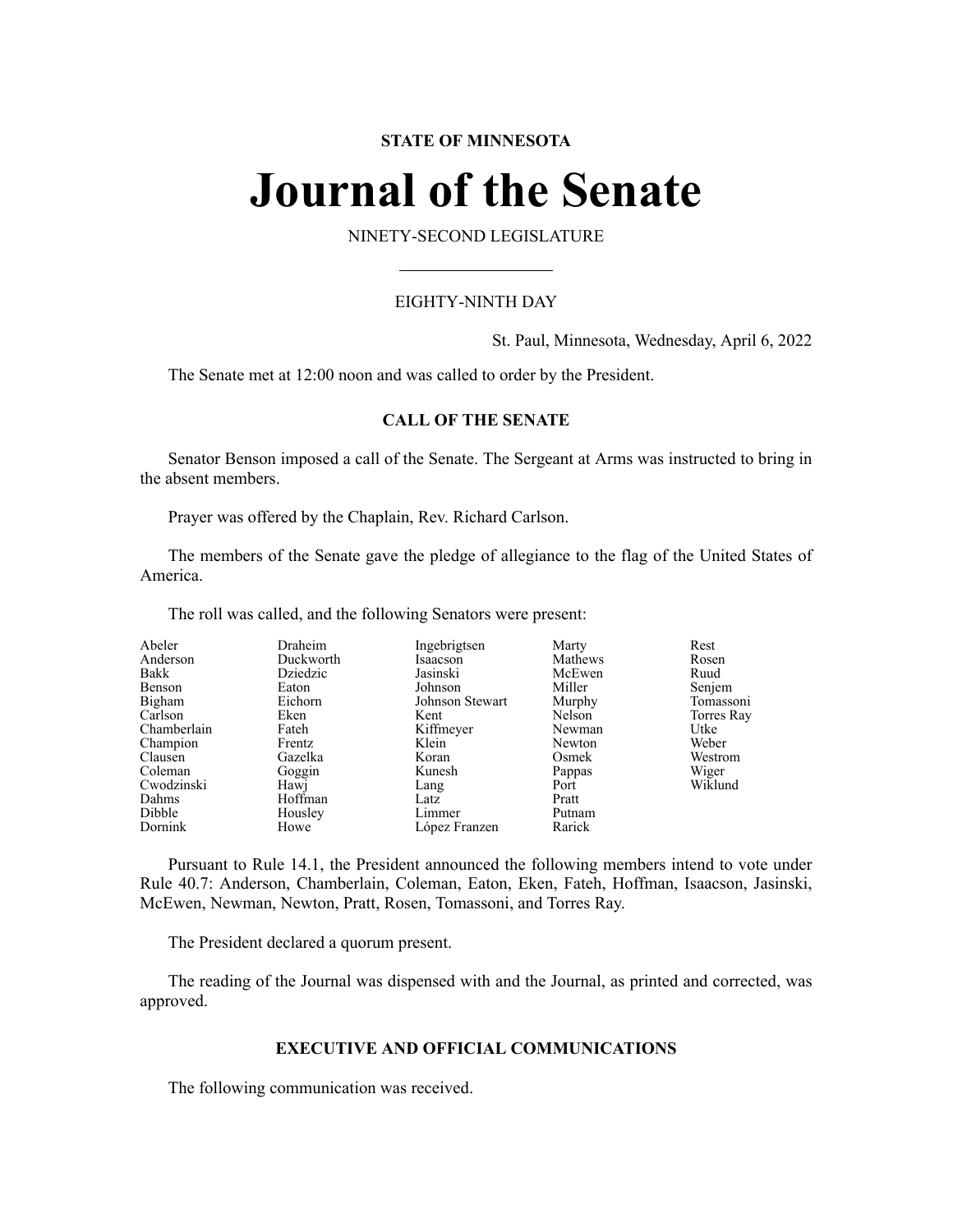The Honorable David J. Osmek President of the Senate

Dear Senator Osmek:

Pursuant to Senate Rule 8.2, the following appointments have been withdrawn from the following committee and placed on the Confirmation Calendar:

From the Committee on Labor and Industry Policy, to which were referred the following appointments as reported in the Journal for March 22, 2021:

> PLUMBING BOARD Michael Dryke Shane Willis

> > Sincerely, Cal R. Ludeman Secretary of the Senate

### **REPORTS OF COMMITTEES**

Senator Miller moved that the Committee Reports at the Desk be now adopted. The motion prevailed.

#### **Senator Rosen from the Committee on Finance, to which was re-referred**

**S.F.** No. 2673: A bill for an act relating to public safety; amending certain statutes regarding public safety, criminal justice, and corrections; establishing new crimes and expanding existing ones; modifying sentencing provisions; modifying fees; requiring reporting; authorizing pilot projects; providing for grant programs; appropriating money for the judiciary, public safety, public defenders, sentencing guidelines, and corrections; amending Minnesota Statutes 2020, sections 13A.02, subdivisions 1, 2; 144.6586, subdivision 2; 169A.44; 169A.51, subdivisions 3, 4, by adding a subdivision; 171.174; 171.177, subdivisions 1, 3, 4, 5, 8, 12, 14; 171.306, by adding a subdivision;  $244.01$ , subdivision 8; 244.05, subdivisions 4, 5; 244.09, subdivisions 2, 11, by adding subdivisions; 244.101, subdivision 1; 244.14, subdivision 3; 244.171, subdivision 4; 357.021, subdivision 2; 517.08, subdivision 1c; 609.035, subdivision 1, by adding a subdivision; 609.106, subdivision 2; 609.1095, subdivisions 2, 3, 4, by adding a subdivision; 609.11, subdivision 8, by adding a subdivision; 609.115, subdivision 2a; 609.2231, subdivision 2; 609.35; 609.487, subdivision 5, by adding a subdivision; 609.52, subdivisions 3, 3a; 609.527, subdivision 1, by adding a subdivision; 609.582, subdivisions 3, 4; 609B.205; 626.15; Minnesota Statutes 2021 Supplement, sections 357.021, subdivision 1a; 609.135, subdivision 2; 609.2325, subdivision 1; 609.5151; proposing coding for new law in Minnesota Statutes, chapters 299A; 388; 609; 626.

Reports the same back with the recommendation that the bill be amended as follows:

Page 3, line 7, delete "27,782,000" and insert "27,955,000"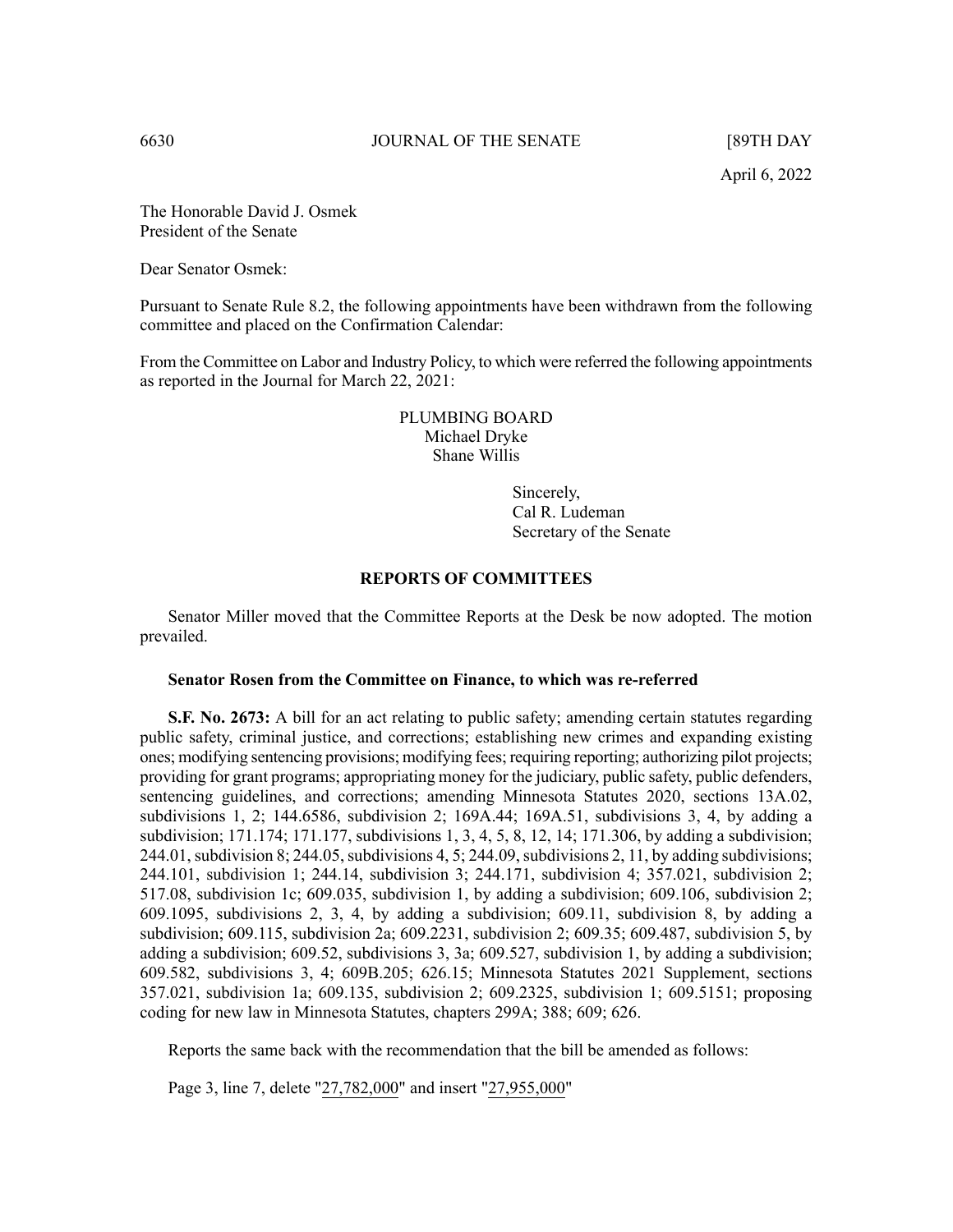Page 3, line 11, delete "2,782,000" and insert "2,955,000"

Page 5, line 8, delete "101,685,000" and insert "105,185,000"

Page 5, line 32, delete "\$1,000,000" and insert "\$2,000,000"

Page 8, line 33, delete "\$3,000,000" and insert "\$5,000,000"

Page 18, line 19, delete "\$......." and insert "\$3,500,000"

Page 31, line 5, delete everything before "date"

Page 31, line 6, delete everything before the period

Page 43, after line 12, insert:

"Sec. 25. Minnesota Statutes 2020, section 609.2231, subdivision 3, is amended to read:

Subd. 3. **Correctional employees; prosecuting attorneys; judges; probation officers.** Whoever commits either of the following acts against an a correctional employee of a correctional facility as defined in section  $241.021$ , subdivision 1, paragraph (f) 609.221, subdivision 6, against a prosecuting attorney as defined in section 609.221, subdivision  $\frac{2}{2}$ , paragraph (e), clause (4) 6, against a judge as defined in section 609.221, subdivision  $2$ , paragraph (e), clause (5) 6, or against a probation officer or other qualified person employed in supervising offenders while the person is engaged in the performance of a duty imposed by law, policy, or rule is guilty of a felony and may be sentenced to imprisonment for not more than two years or to payment of a fine of not more than \$4,000, or both:

(1) assaults the person and inflicts demonstrable bodily harm; or

(2) intentionally throws or otherwise transfers bodily fluids or feces at or onto the person.

**EFFECTIVE DATE.** Thissection is effective August 1, 2022, and appliesto crimes committed on or after that date."

Page 45, line 16, delete everything after "defender"

Page 45, line 17, delete "correctional officer," and after the semicolon, insert "a correctional employee as defined in section 609.221, subdivision 6;"

Renumber the sections in sequence

Amend the title numbers accordingly

And when so amended the bill do pass. Amendments adopted. Report adopted.

### **Senator Miller, from the Committee on Rules and Administration, to which was referred**

**H.F. No. 1442** for comparison with companion Senate File, reports the following House File was found identical and recommends the House File be given its second reading and substituted for its companion Senate File as follows: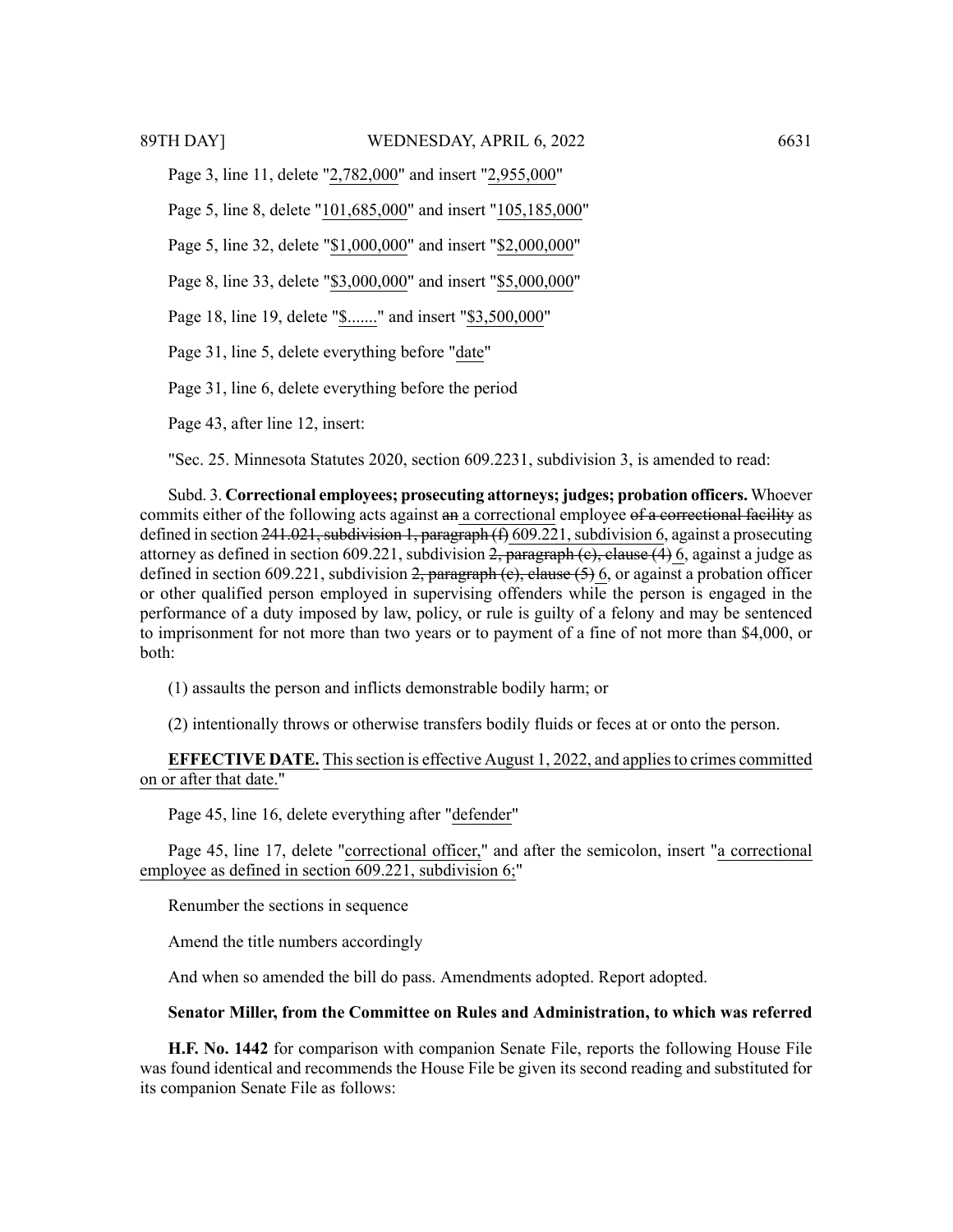| <b>GENERAL ORDERS</b> |          |          | <b>CONSENT CALENDAR</b> |          | <b>CALENDAR</b> |  |
|-----------------------|----------|----------|-------------------------|----------|-----------------|--|
| H.F. No.              | S.E. No. | H.F. No. | S.F. No.                | H.F. No. | S.E. No.        |  |
| 1442                  | 724      |          |                         |          |                 |  |

and that the above Senate File be indefinitely postponed.

Pursuant to Rule 45, this report was prepared and submitted by the Secretary of the Senate on behalf of the Committee on Rules and Administration. Report adopted.

#### **Senator Miller, from the Committee on Rules and Administration, to which was referred**

**H.F. No. 3013** for comparison with companion Senate File, reports the following House File was found identical and recommends the House File be given its second reading and substituted for its companion Senate File as follows:

| <b>GENERAL ORDERS</b> |          | <b>CONSENT CALENDAR</b> |          | <b>CALENDAR</b> |          |
|-----------------------|----------|-------------------------|----------|-----------------|----------|
| H.F. No.              | S.F. No. | <b>H.F. No.</b>         | S.F. No. | <b>H.F. No.</b> | S.F. No. |
| 3013                  | 2669     |                         |          |                 |          |

and that the above Senate File be indefinitely postponed.

Pursuant to Rule 45, this report was prepared and submitted by the Secretary of the Senate on behalf of the Committee on Rules and Administration. Report adopted.

#### **Senator Miller, from the Committee on Rules and Administration, to which was referred**

**H.F. No. 3296** for comparison with companion Senate File, reports the following House File was found not identical with companion Senate File as follows:

| <b>GENERAL ORDERS</b> |          | <b>CONSENT CALENDAR</b> |            | <b>CALENDAR</b> |          |
|-----------------------|----------|-------------------------|------------|-----------------|----------|
| H.F. No.              | S.F. No. | <b>H.F. No.</b>         | - S.F. No. | H.F. No.        | S.F. No. |
| 3296                  | 3072     |                         |            |                 |          |

Pursuant to Rule 45, the Committee on Rules and Administration recommends that H.F. No. 3296 be amended as follows:

Delete all the language after the enacting clause of H.F. No. 3296, the second engrossment; and insert the language after the enacting clause of S.F. No. 3072, the second engrossment; further, delete the title of H.F. No. 3296, the second engrossment; and insert the title of S.F. No. 3072, the second engrossment.

And when so amended H.F. No. 3296 will be identical to S.F. No. 3072, and further recommends that H.F. No. 3296 be given its second reading and substituted for S.F. No. 3072, and that the Senate File be indefinitely postponed.

Pursuant to Rule 45, this report was prepared and submitted by the Secretary of the Senate on behalf of the Committee on Rules and Administration. Amendments adopted. Report adopted.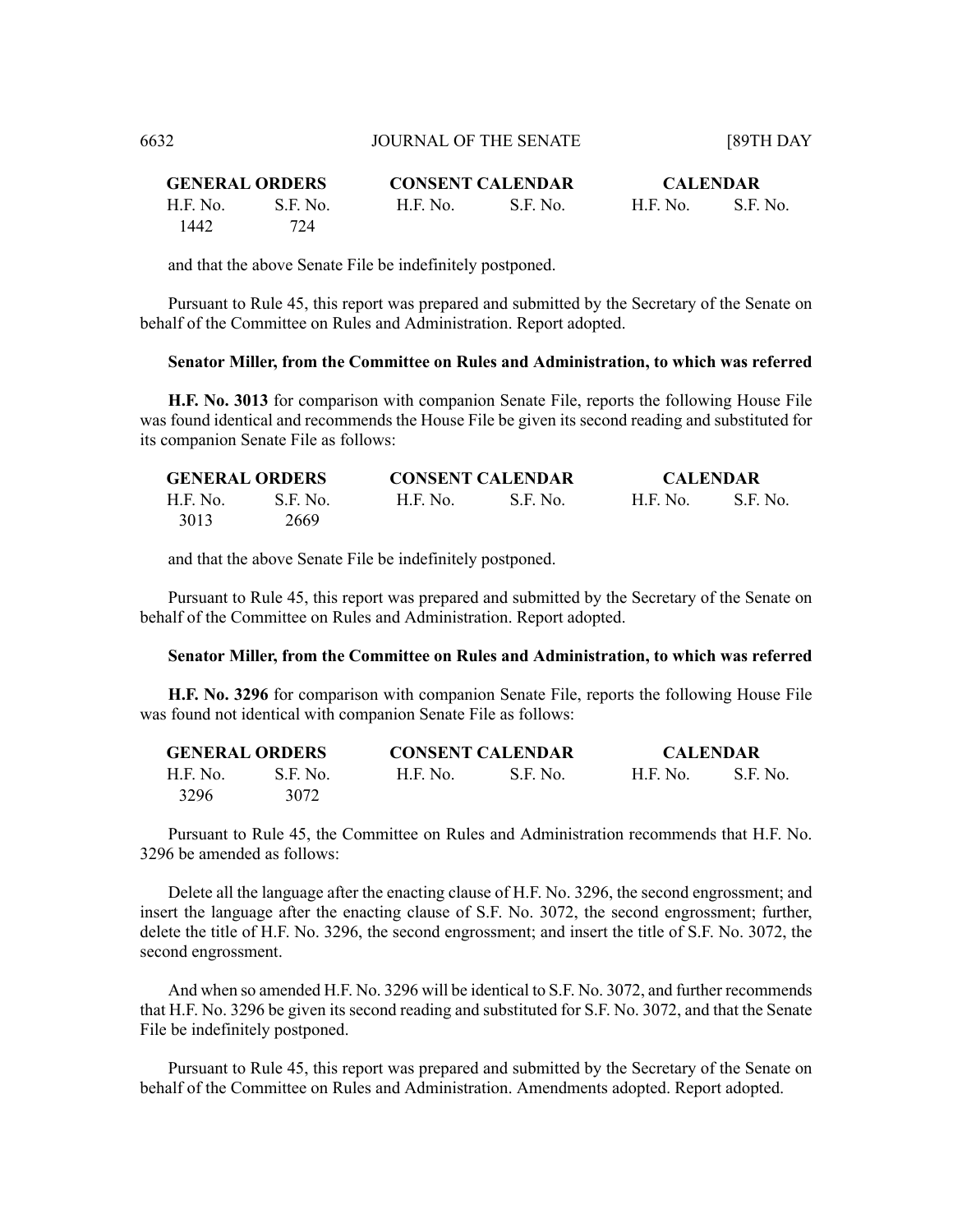### **Senator Miller, from the Committee on Rules and Administration, to which was referred**

**H.F. No. 3989** for comparison with companion Senate File, reports the following House File was found identical and recommends the House File be given its second reading and substituted for its companion Senate File as follows:

| <b>GENERAL ORDERS</b> |            | <b>CONSENT CALENDAR</b> |            | <b>CALENDAR</b> |          |
|-----------------------|------------|-------------------------|------------|-----------------|----------|
| H.F. No.              | - S.F. No. | H.F. No.                | - S.F. No. | <b>H.F. No.</b> | S.F. No. |
| 3989                  | 3501       |                         |            |                 |          |

and that the above Senate File be indefinitely postponed.

Pursuant to Rule 45, this report was prepared and submitted by the Secretary of the Senate on behalf of the Committee on Rules and Administration. Report adopted.

# **Senator Miller, from the Committee on Rules and Administration, to which was referred**

**H.F. No. 4065** for comparison with companion Senate File, reports the following House File was found not identical with companion Senate File as follows:

| <b>GENERAL ORDERS</b> |                 | <b>CONSENT CALENDAR</b> |            | <b>CALENDAR</b> |          |
|-----------------------|-----------------|-------------------------|------------|-----------------|----------|
| H.F. No.              | <b>S.E.</b> No. | H.F. No.                | - S.F. No. | <b>H.F. No.</b> | S.F. No. |
| 4065                  | 3816            |                         |            |                 |          |

Pursuant to Rule 45, the Committee on Rules and Administration recommends that H.F. No. 4065 be amended as follows:

Delete all the language after the enacting clause of H.F. No. 4065, the second engrossment; and insert the language after the enacting clause of S.F. No. 3816, the first engrossment; further, delete the title of H.F. No. 4065, the second engrossment; and insert the title of S.F. No. 3816, the first engrossment.

And when so amended H.F. No. 4065 will be identical to S.F. No. 3816, and further recommends that H.F. No. 4065 be given its second reading and substituted for S.F. No. 3816, and that the Senate File be indefinitely postponed.

Pursuant to Rule 45, this report was prepared and submitted by the Secretary of the Senate on behalf of the Committee on Rules and Administration. Amendments adopted. Report adopted.

## **Senator Miller, from the Committee on Rules and Administration, to which was referred**

**H.F. No. 3620** for comparison with companion Senate File, reports the following House File was found identical and recommends the House File be given its second reading and substituted for its companion Senate File as follows:

| <b>GENERAL ORDERS</b> |          | <b>CONSENT CALENDAR</b> |            | <b>CALENDAR</b> |          |
|-----------------------|----------|-------------------------|------------|-----------------|----------|
| H.F. No.              | S.F. No. | <b>H.F. No.</b>         | - S.F. No. | H.F. No.        | S.F. No. |
| 3620                  | 3413     |                         |            |                 |          |

and that the above Senate File be indefinitely postponed.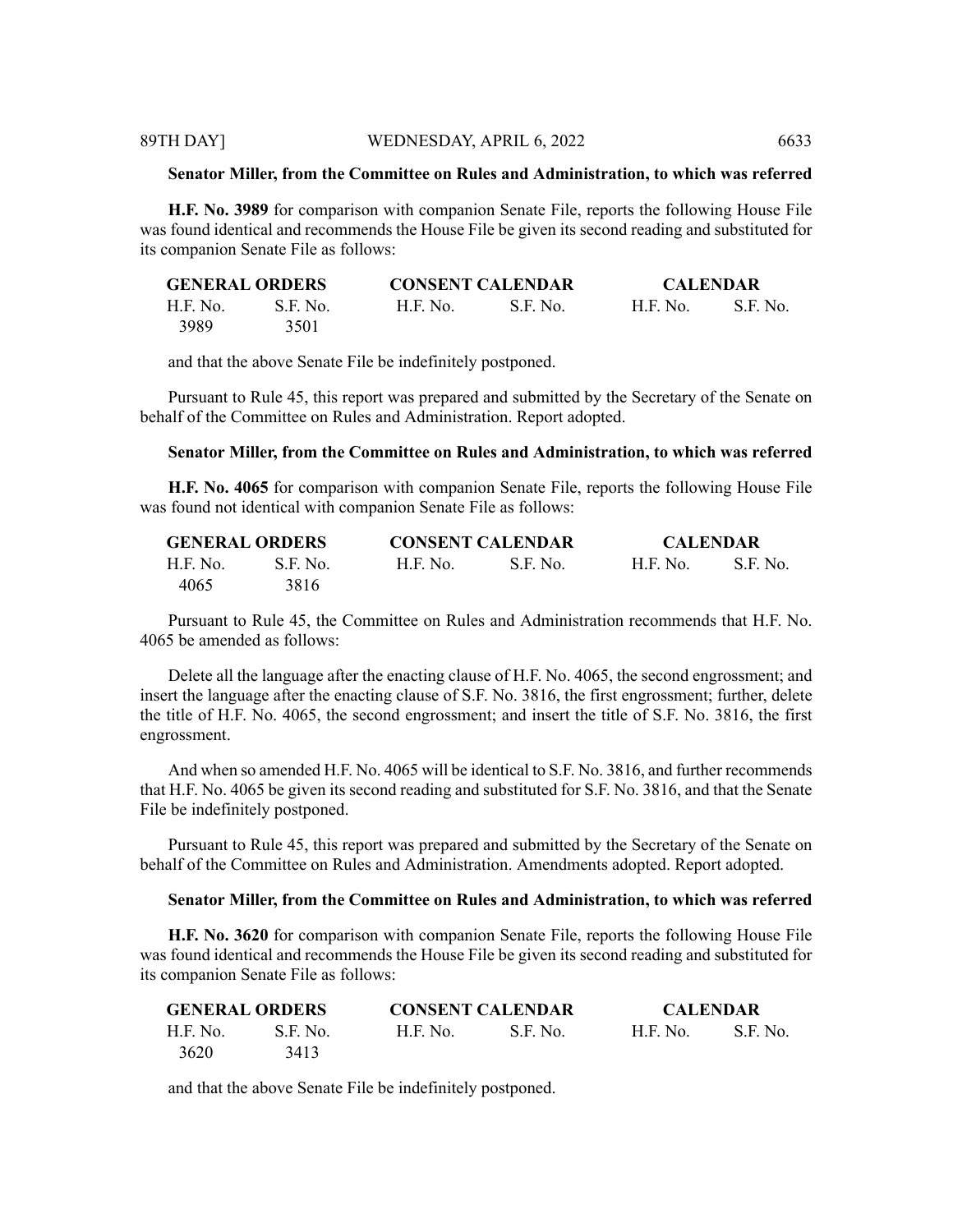Pursuant to Rule 45, this report was prepared and submitted by the Secretary of the Senate on behalf of the Committee on Rules and Administration. Report adopted.

# **SECOND READING OF SENATE BILLS**

S.F. No. 2673 was read the second time.

### **SECOND READING OF HOUSE BILLS**

H.F. Nos. 1442, 3013, 3296, 3989, 4065, and 3620 were read the second time.

# **INTRODUCTION AND FIRST READING OF SENATE BILLS**

The following bills were read the first time.

#### **Senator Duckworth introduced--**

**S.F. No. 4463:** A bill for an act relating to capital investment; amending an appropriation for the Mill Towns State Trail; appropriating money for development of a segment of the Mill Towns State Trail; authorizing the sale and issuance of state bonds; amending Laws 2018, chapter 214, article 1, section 7, subdivision 11.

Referred to the Committee on Capital Investment.

# **Senators Abeler, Hoffman, and Champion introduced--**

**S.F. No. 4464:** A bill for an act relating to capital investment; appropriating money for improvement and renovation of a building for Isuroon in the city of Minneapolis.

Referred to the Committee on Jobs and Economic Growth Finance and Policy.

#### **Senators Hoffman, Abeler, and Newton introduced--**

**S.F. No. 4465:** A bill for an act relating to human services; appropriating money for a grant to CornerHouse.

Referred to the Committee on Human Services Reform Finance and Policy.

#### **Senator Senjem introduced--**

**S.F. No. 4466:** A bill for an act relating to energy; modifying residential weatherization programs; appropriating money; amending Minnesota Statutes 2020, section 216C.264, subdivision 5, by adding subdivisions.

Referred to the Committee on Energy and Utilities Finance and Policy.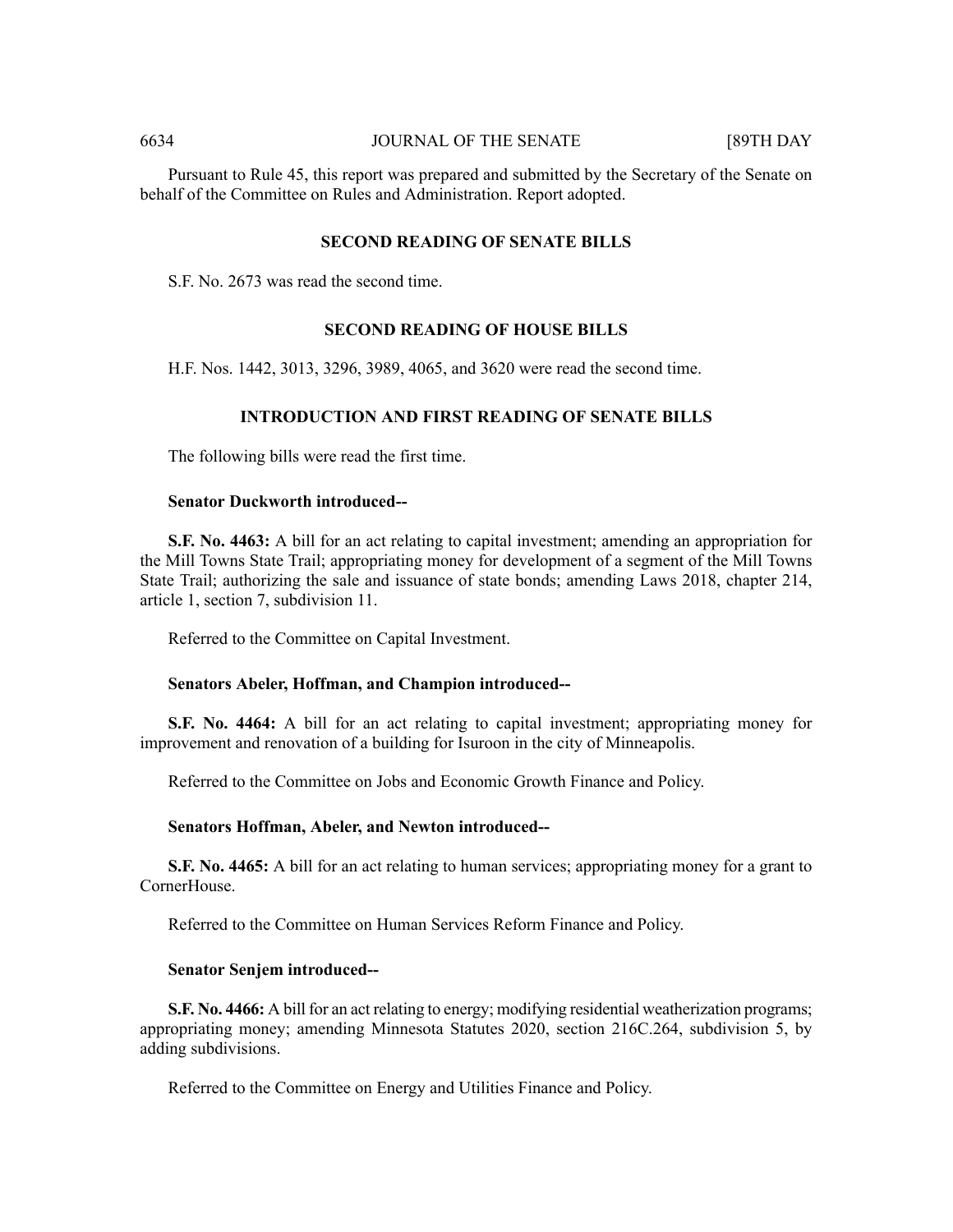### **Senator Hawj introduced--**

**S.F. No. 4467:** A bill for an act relating to state government; requiring the commissioner of administration to establish a race-based, business-conscious contract procurement program; requiring reports; proposing coding for new law in Minnesota Statutes, chapter 16C.

Referred to the Committee on State Government Finance and Policy and Elections.

### **Senators Kunesh, Wiger, Clausen, Cwodzinski, and Johnson Stewart introduced--**

**S.F. No. 4468:** A bill for an act relating to education finance; appropriating money for a grant to Groves Learning Organization to increase literacy proficiency; requiring a report.

Referred to the Committee on Education Finance and Policy.

#### **Senator Kunesh introduced--**

**S.F. No. 4469:** A bill for an act relating to transportation; appropriating money for a road extension and bridge over the BNSF Northtown Yard in Fridley.

Referred to the Committee on Transportation Finance and Policy.

# **Senator Kunesh introduced--**

**S.F. No. 4470:** A bill for an act relating to taxation; tax increment financing; establishing special rules for Fridley Tax Increment Financing District No. 20.

Referred to the Committee on Taxes.

#### **Senator Frentz introduced--**

**S.F. No. 4471:** A bill for an act relating to capital investment; appropriating money for water treatment plant improvements in the city of Eagle Lake; authorizing the sale and issuance of state bonds.

Referred to the Committee on Capital Investment.

#### **Senator Frentz introduced--**

**S.F. No. 4472:** A bill for an act relating to commerce; requiring sales reporting for intermediate blends of gasoline and biofuel; amending Minnesota Statutes 2020, section 239.791, subdivision 8.

Referred to the Committee on Commerce and Consumer Protection Finance and Policy.

#### **Senator Frentz introduced--**

**S.F. No. 4473:** A bill for an act relating to human services; modifying adult mental health services funding structures; appropriating money; amending Minnesota Statutes 2020, section 245.4661, as amended.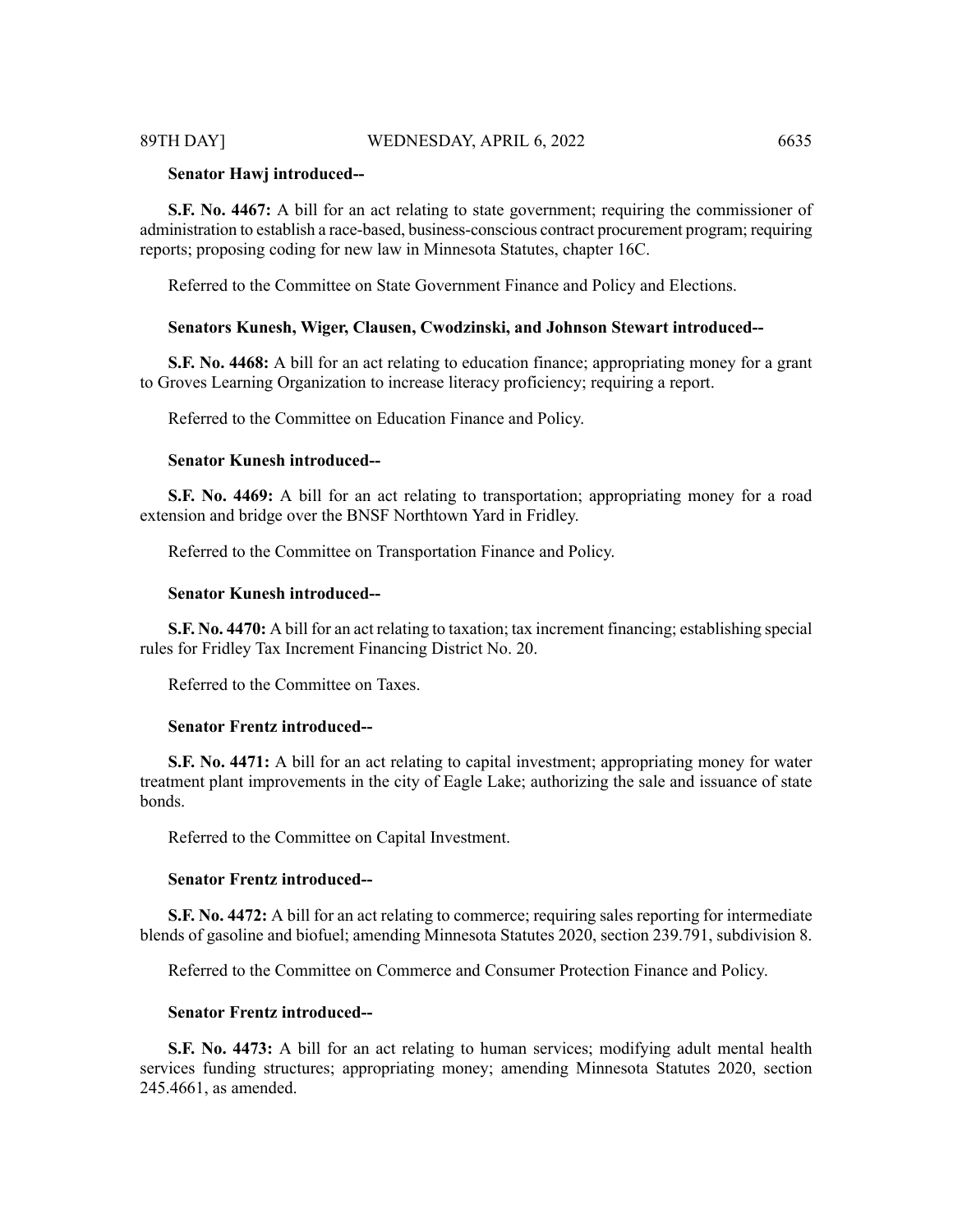Referred to the Committee on Human Services Reform Finance and Policy.

### **Senator Koran introduced--**

**S.F. No. 4474:** A bill for an act relating to taxation; income; providing a credit for donations to fund K-12 scholarships; amending Minnesota Statutes 2020, sections 290.0131, by adding a subdivision; 290.0133, by adding a subdivision; proposing coding for new law in Minnesota Statutes, chapter 290.

Referred to the Committee on Taxes.

#### **Senator Koran introduced--**

**S.F. No. 4475:** A bill for an act relating to human services; modifying the membership of the Commission of the Deaf, DeafBlind and Hard of Hearing; amending Minnesota Statutes 2020, section 256C.28, subdivision 1.

Referred to the Committee on Human Services Reform Finance and Policy.

# **Senator Draheim introduced--**

**S.F. No. 4476:** A bill for an act relating to redistricting; adjusting the house of representatives district boundaries within Senate District 58; proposing coding for new law in Minnesota Statutes, chapter 2.

Referred to the Committee on Redistricting.

#### **Senators Dibble and Torres Ray introduced--**

**S.F. No. 4477:** A bill for an act relating to education finance; providing funding for prekindergarten through grade 12 education; modifying provisions for general education, education excellence, teachers, special education, nutrition, early childhood, community education, and state agencies; requiring reports; appropriating money; amending Minnesota Statutes 2020, sections 120A.20, subdivision 1; 120B.12; 122A.06, subdivision 4; 124D.1158, subdivisions 1, 3, 4; 124D.151, as amended; 124D.165,subdivisions 2, 3; 124D.2211; 124D.231; 124D.65,subdivision 5; 124D.98, by adding a subdivision; 125A.76, subdivision 2e; 126C.17, by adding a subdivision; Minnesota Statutes 2021 Supplement, sections 122A.73, subdivisions 2, 3, 5; 124D.111, subdivisions 1a, 4; 126C.05, subdivisions 1, 3; 126C.10, subdivisions 2, 2d, 2e; 245.4889, subdivision 1; Laws 2021, First Special Session chapter 13, article 1, section 9; article 3, section 7, subdivision 4; article 8, section 3, subdivisions 2, 3; article 9, section 4, subdivision 3; article 11, section 4, subdivision 2; proposing coding for new law in Minnesota Statutes, chapters 122A; 124D; 125A; 127A.

Referred to the Committee on Education Finance and Policy.

#### **MOTIONS AND RESOLUTIONS**

Senator Eken moved that the name of Senator Johnson be added as a co-author to S.F. No. 2566. The motion prevailed.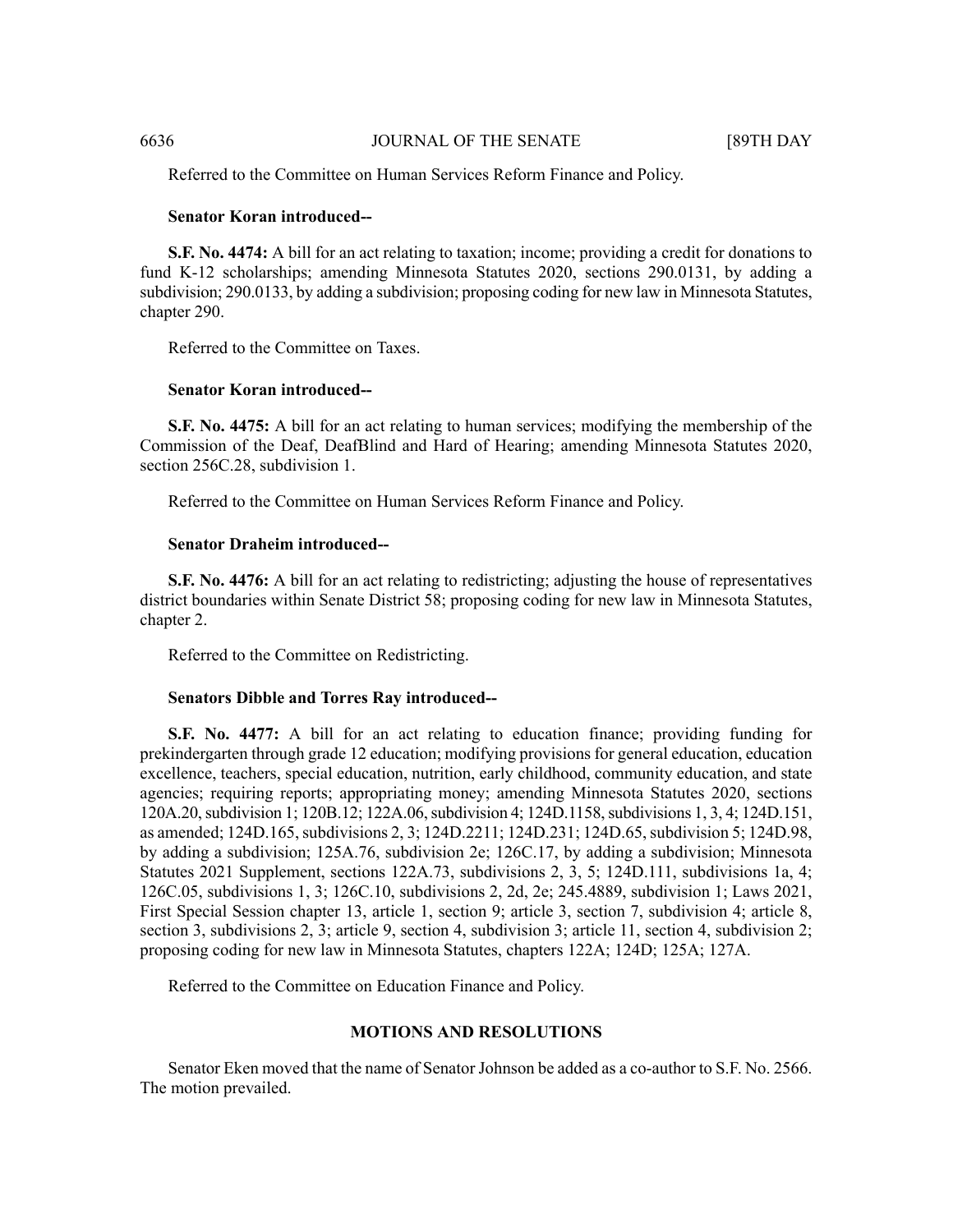Senator Coleman moved that the name of Senator Dornink be added as a co-author to S.F. No. 2647. The motion prevailed.

Senator Howe moved that the name of Senator Lang be added as a co-author to S.F. No. 2670. The motion prevailed.

Senator Dibble moved that the name of Senator Port be added as a co-author to S.F. No. 3155. The motion prevailed.

Senator Dornink moved that the name of Senator Jasinski be added as a co-author to S.F. No. 3335. The motion prevailed.

Senator Mathews moved that the name of Senator Coleman be added as a co-author to S.F. No. 3585. The motion prevailed.

Senator Benson moved that the name of Senator Klein be added as a co-author to S.F. No. 3837. The motion prevailed.

Senator Clausen moved that the name of Senator Eaton be added as a co-author to S.F. No. 3848. The motion prevailed.

Senator Duckworth moved that the name of Senator Putnam be added as a co-author to S.F. No. 3986. The motion prevailed.

Senator Coleman moved that the name of Senator Pratt be added as a co-author to S.F. No. 4045. The motion prevailed.

Senator Jasinski moved that the name of Senator Duckworth be added as a co-author to S.F. No. 4212. The motion prevailed.

Senator Lang moved that the name of Senator Duckworth be added as a co-author to S.F. No. 4233. The motion prevailed.

Senator Lang moved that the name of Senator Duckworth be added as a co-author to S.F. No. 4236. The motion prevailed.

Senator Hawj moved that the name of Senator Housley be added as a co-author to S.F. No. 4245. The motion prevailed.

Senator Murphy moved that the name of Senator Housley be added as a co-author to S.F. No. 4286. The motion prevailed.

Senator Draheim moved that the name of Senator Dornink be added as a co-author to S.F. No. 4384. The motion prevailed.

Senator Coleman moved that the name of Senator Housley be added as a co-author to S.F. No. 4394. The motion prevailed.

Senator Hoffman moved that the name of Senator Murphy be added as a co-author to S.F. No. 4420. The motion prevailed.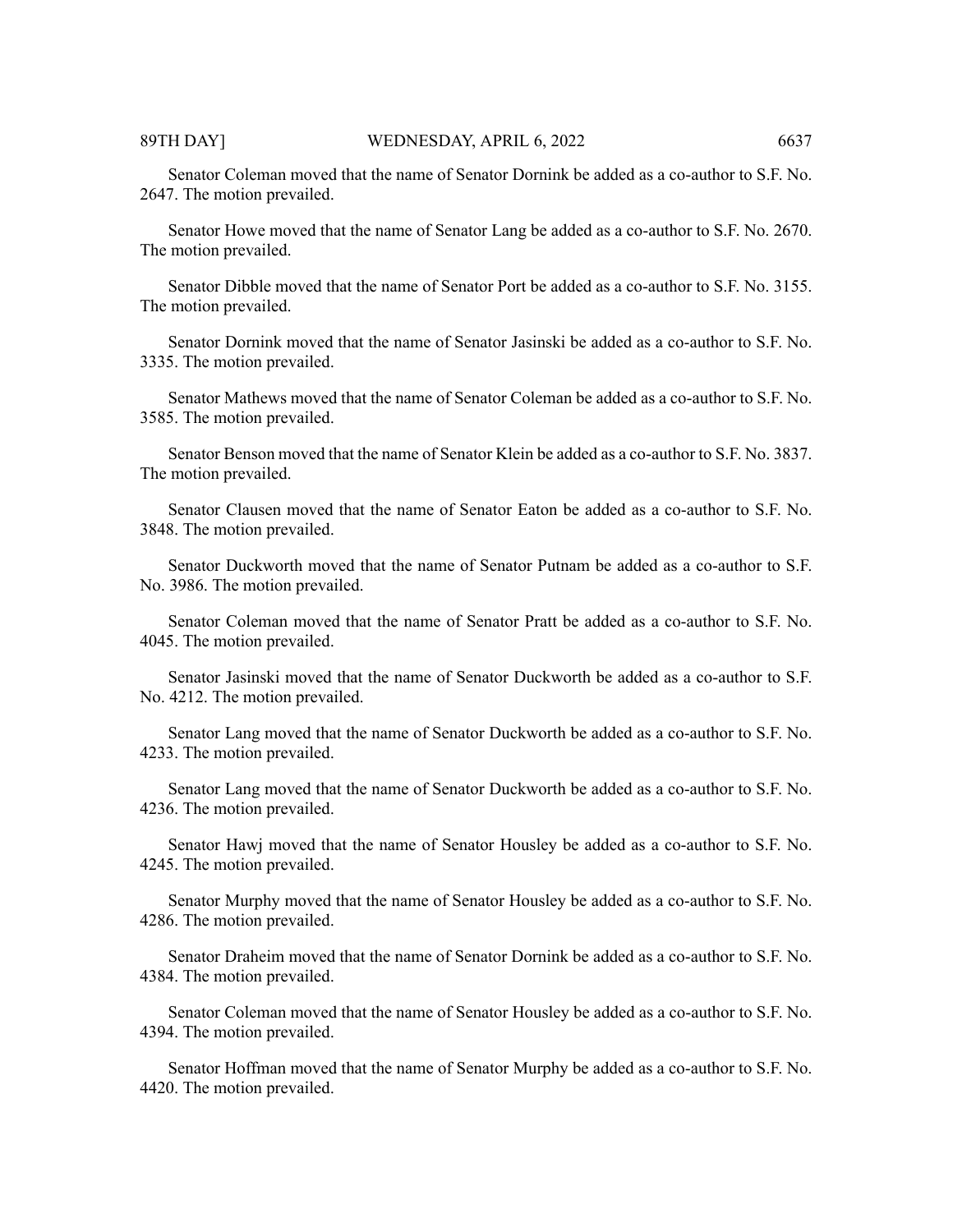Senator Rosen moved that the name of Senator Nelson be added as a co-author to S.F. No. 4431. The motion prevailed.

Senator Goggin moved that the name of Senator Senjem be added as a co-author to S.F. No. 4460. The motion prevailed.

# **Senators Miller and López Franzen introduced --**

**Senate Concurrent Resolution No. 16:** A Senate concurrent resolution relating to adjournment for more than three days.

BE IT RESOLVED by the Senate of the State of Minnesota, the House of Representatives concurring:

1. Upon the adjournment of the Senate on Thursday, April 7, 2022, and the adjournment of the House of Representatives on Friday, April 8, 2022, the Senate and House of Representatives may each set its next day of meeting for Tuesday, April 19, 2022.

2. Each house consents to adjournment of the other house for more than three days.

Senator Miller moved the adoption of the foregoing resolution. The motion prevailed. So the resolution was adopted.

#### **RECESS**

Senator Miller moved that the Senate do now recess subject to the call of the President. The motion prevailed.

After a brief recess, the President called the Senate to order.

# **MOTIONS AND RESOLUTIONS - CONTINUED**

Without objection, remaining on the Order of Business of Motions and Resolutions, the Senate reverted to the Orders of Business of Reports of Committees and Second Reading of Senate Bills.

# **REPORTS OF COMMITTEES**

Senator Goggin moved that the Committee Reports at the Desk be now adopted, with the exception of the report on S.F. No. 4409. The motion prevailed.

### **Senator Nelson from the Committee on Taxes, to which was referred**

**S.F. No. 3692:** A bill for an act relating to taxation; modifying individual income and corporate franchise taxes, sales taxes, property taxes, local government aids, and other miscellaneous taxes and tax provisions; proposing certain federal conformity for individual income and corporate franchise taxes; modifying and expanding certain income tax credits; proposing new sales tax construction exemptions for certain entities; modifying eligibility for certain property tax programs; proposing public safety aid and soil and water conservation district aid for local governments; proposing onetime direct payments to taxpayers; appropriating money; amending Minnesota Statutes 2020,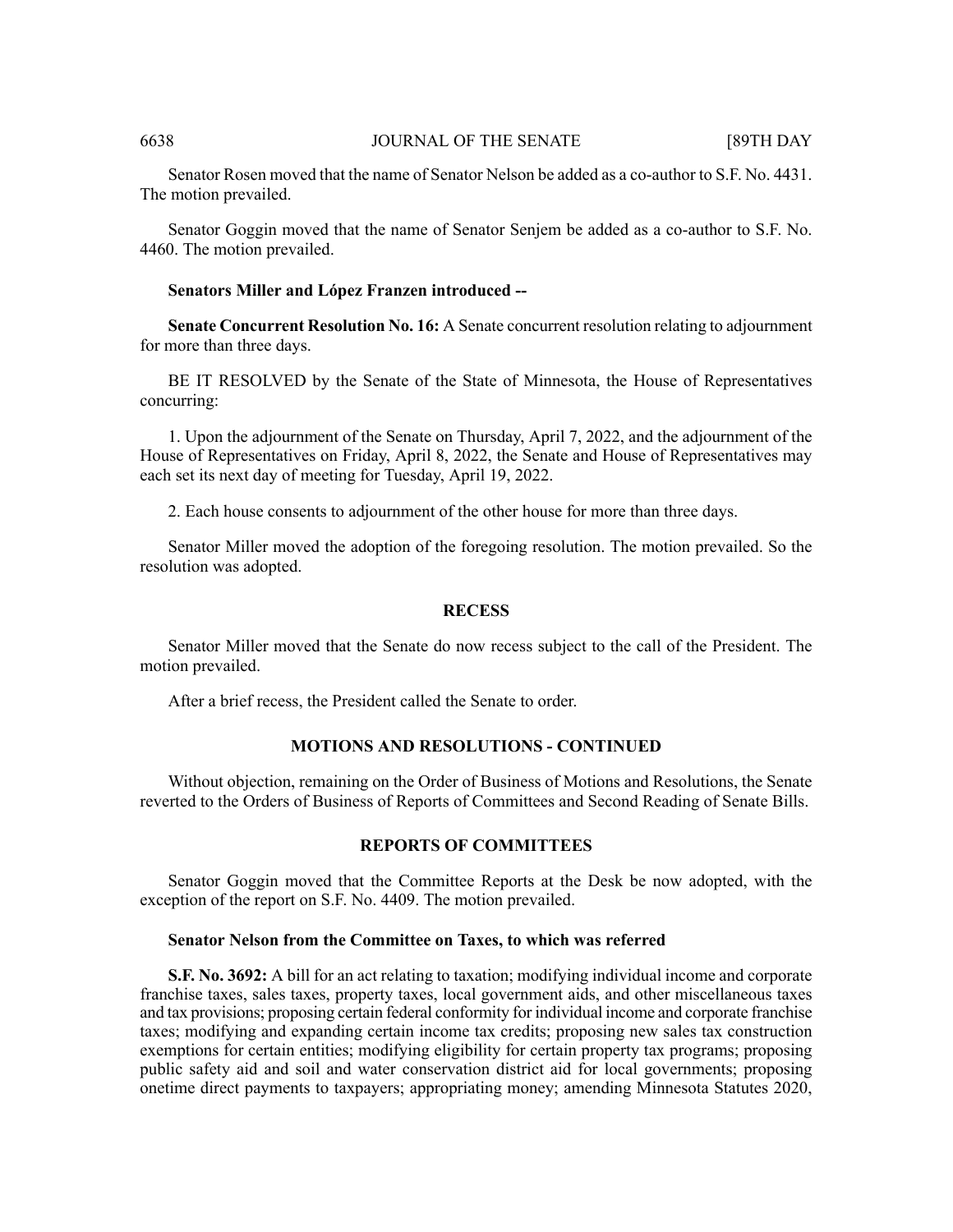sections 273.124, subdivisions 6, 13a, 13c, 13d; 273.1245, subdivision 1; 273.1315, subdivision 2; 289A.02, subdivision 7; 290.0123, subdivision 3; 290.0131, by adding subdivisions; 290.0132, subdivision 18, by adding subdivisions; 290.0133, by adding subdivisions; 290.0134, by adding subdivisions; 290.067, subdivisions 1, 2b, by adding a subdivision; 290.0671, subdivision 1a;  $290.0674$ , subdivisions 2, 2a, by adding a subdivision;  $290.0675$ , subdivision 1; 290.091, subdivision 2; 290.095, subdivision 11; 290A.03, subdivision 15; 290B.03, subdivision 1; 290B.04, subdivisions 3, 4; 290B.05, subdivision 1; 291.005, subdivision 1; 297A.71, by adding a subdivision; Minnesota Statutes 2021 Supplement, sections 116J.8737, subdivisions 5, 12; 273.124, subdivisions 13, 14; 273.13, subdivision 23; 289A.08, subdivision 7; 290.01, subdivisions 19, 31; 290.06, subdivision 2c; 290.0671, subdivision 1; 290.993; 297A.75, subdivisions 1, 2, 3; Laws 2021, First Special Session chapter 1, article 2, section 6; proposing coding for new law in Minnesota Statutes, chapter 477A.

Reports the same back with the recommendation that the bill be amended as follows:

Delete everything after the enacting clause and insert:

# **"ARTICLE 1**

#### **FEDERAL UPDATE**

Section 1. Minnesota Statutes 2020, section 289A.02, subdivision 7, is amended to read:

Subd. 7. **Internal Revenue Code.** Unless specifically defined otherwise, "Internal Revenue Code" means the Internal Revenue Code of 1986, as amended through December 31, 2018 November 15, 2021.

**EFFECTIVE DATE.** This section is effective the day following final enactment, except the changes incorporated by federal changes are effective retroactively at the same time the changes were effective for federal purposes, but are subject to the application of Minnesota Statutes, section 290.993, subdivision 2.

Sec. 2. Minnesota Statutes 2021 Supplement, section 289A.08, subdivision 7, is amended to read:

Subd. 7. **Composite income tax returns for nonresident partners, shareholders, and beneficiaries.** (a) The commissioner may allow a partnership with nonresident partners to file a composite return and to pay the tax on behalf of nonresident partners who have no other Minnesota source income. This composite return must include the names, addresses, Social Security numbers, income allocation, and tax liability for the nonresident partners electing to be covered by the composite return.

(b) The computation of a partner's tax liability must be determined by multiplying the income allocated to that partner by the highest rate used to determine the tax liability for individuals under section 290.06, subdivision 2c. Nonbusiness deductions, standard deductions, or personal exemptions are not allowed.

(c) The partnership must submit a request to use this composite return filing method for nonresident partners. The requesting partnership must file a composite return in the form prescribed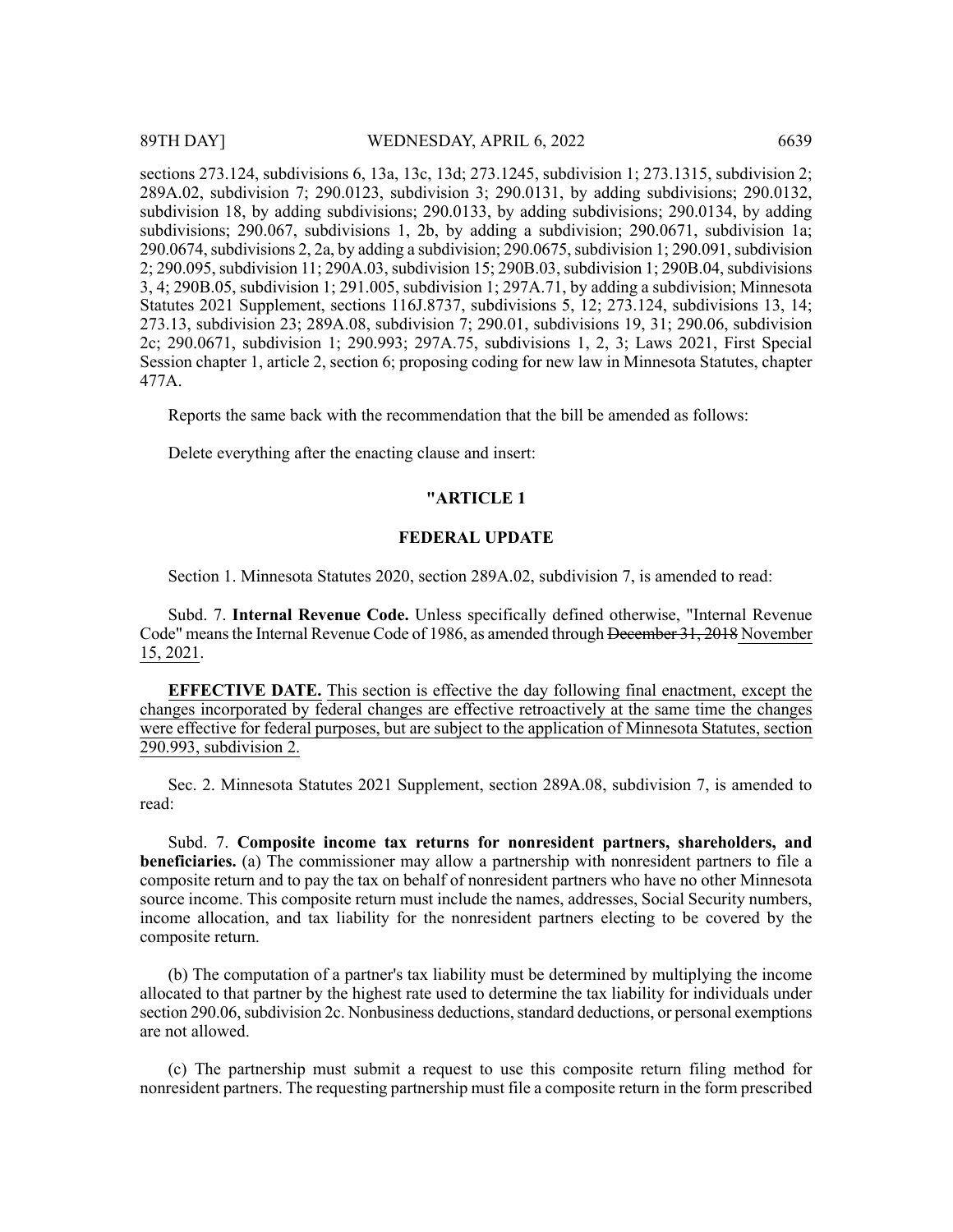by the commissioner of revenue. The filing of a composite return is considered a request to use the composite return filing method.

(d) The electing partner must not have any Minnesota source income other than the income from the partnership, other electing partnerships, and other qualifying entities electing to file and pay the pass-through entity tax under subdivision 7a. If it is determined that the electing partner has other Minnesota source income, the inclusion of the income and tax liability for that partner under this provision will not constitute a return to satisfy the requirements of subdivision 1. The tax paid for the individual as part of the composite return is allowed as a payment of the tax by the individual on the date on which the composite return payment was made. If the electing nonresident partner has no other Minnesota source income, filing of the composite return is a return for purposes of subdivision 1.

(e) This subdivision does not negate the requirement that an individual pay estimated tax if the individual's liability would exceed the requirements set forth in section 289A.25. The individual's liability to pay estimated tax is, however, satisfied when the partnership pays composite estimated tax in the manner prescribed in section 289A.25.

(f) If an electing partner's share of the partnership's gross income from Minnesota sources is less than the filing requirements for a nonresident under this subdivision, the tax liability is zero. However, a statement showing the partner's share of gross income must be included as part of the composite return.

(g) The election provided in this subdivision is only available to a partner who has no other Minnesota source income and who is either (1) a full-year nonresident individual or (2) a trust or estate that does not claim a deduction under either section 651 or 661 of the Internal Revenue Code.

(h) A corporation defined in section 290.9725 and its nonresident shareholders may make an election under this paragraph. The provisions covering the partnership apply to the corporation and the provisions applying to the partner apply to the shareholder.

(i) Estates and trusts distributing current income only and the nonresident individual beneficiaries of the estates or trusts may make an election under this paragraph. The provisions covering the partnership apply to the estate or trust. The provisions applying to the partner apply to the beneficiary.

(j) For the purposes of this subdivision, "income" means the partner's share of federal adjusted gross income from the partnership modified by the additions provided in section 290.0131, subdivisions 8 to 10, 16,  $\frac{d}{dt}$  17, 19, and 20, and the subtractions provided in: (1) section 290.0132, subdivisions 9, 27, and 28, to the extent the amount is assignable or allocable to Minnesota under section 290.17; and (2) section 290.0132, subdivision 14, 31, and 32. The subtraction allowed under section 290.0132, subdivision 9, is only allowed on the composite tax computation to the extent the electing partner would have been allowed the subtraction.

# **EFFECTIVE DATE.** This section is effective for taxable years beginning after December 31, 2021.

Sec. 3. Minnesota Statutes 2021 Supplement, section 290.01, subdivision 19, is amended to read:

Subd. 19. **Net income.** (a) For a trust or estate taxable under section 290.03, and a corporation taxable under section 290.02, the term "net income" means the federal taxable income, as defined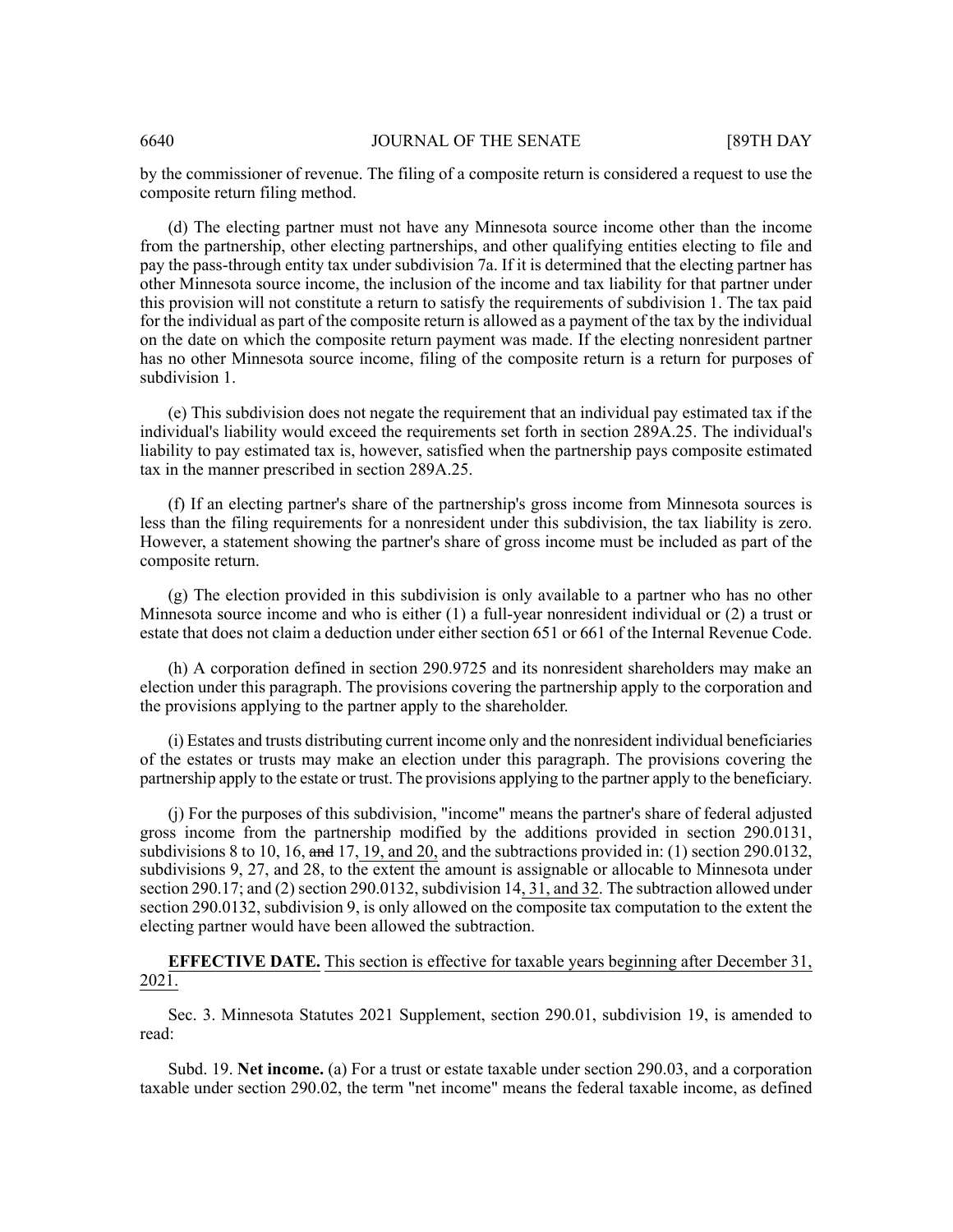in section 63 of the Internal Revenue Code of 1986, as amended through the date named in this subdivision, incorporating the federal effective dates of changes to the Internal Revenue Code and any elections made by the taxpayer in accordance with the Internal Revenue Code in determining federal taxable income for federal income tax purposes, and with the modifications provided in sections 290.0131 to 290.0136.

(b) For an individual, the term "net income" means federal adjusted gross income with the modifications provided in sections 290.0131, 290.0132, and 290.0135 to 290.0137.

(c) In the case of a regulated investment company or a fund thereof, as defined in section 851(a) or 851(g) of the Internal Revenue Code, federal taxable income means investment company taxable income as defined in section 852(b)(2) of the Internal Revenue Code, except that:

(1) the exclusion of net capital gain provided in section  $852(b)(2)(A)$  of the Internal Revenue Code does not apply;

(2) the deduction for dividends paid under section 852(b)(2)(D) of the Internal Revenue Code must be applied by allowing a deduction for capital gain dividends and exempt-interest dividends as defined in sections 852(b)(3)(C) and 852(b)(5) of the Internal Revenue Code; and

(3) the deduction for dividends paid must also be applied in the amount of any undistributed capital gains which the regulated investment company elects to have treated as provided in section  $852(b)(3)(D)$  of the Internal Revenue Code.

(d) The net income of a real estate investment trust as defined and limited by section 856(a), (b), and (c) of the Internal Revenue Code means the real estate investment trust taxable income as defined in section 857(b)(2) of the Internal Revenue Code.

(e) The net income of a designated settlement fund as defined in section 468B(d) of the Internal Revenue Code means the gross income as defined in section 468B(b) of the Internal Revenue Code.

(f) The Internal Revenue Code of 1986, as amended through December 31, 2018 November 15, 2021, applies for taxable years beginning after December 31, 1996<del>, except the sections of federal</del> law in section 290.0111 shall also apply.

(g) Except as otherwise provided, references to the Internal Revenue Code in this subdivision and sections 290.0131 to 290.0136 mean the code in effect for purposes of determining net income for the applicable year.

**EFFECTIVE DATE.** This section is effective the day following final enactment, except the changes incorporated by federal changes are effective retroactively at the same time the changes were effective for federal purposes, but are subject to the application of Minnesota Statutes, section 290.993, subdivision 2.

Sec. 4. Minnesota Statutes 2021 Supplement, section 290.01, subdivision 31, is amended to read:

Subd. 31. **Internal Revenue Code.** Unless specifically defined otherwise, "Internal Revenue Code" means the Internal Revenue Code of 1986, as amended through <del>December 31, 2018, except</del> the sections of federal law in section 290.0111 shall also apply November 15, 2021. Internal Revenue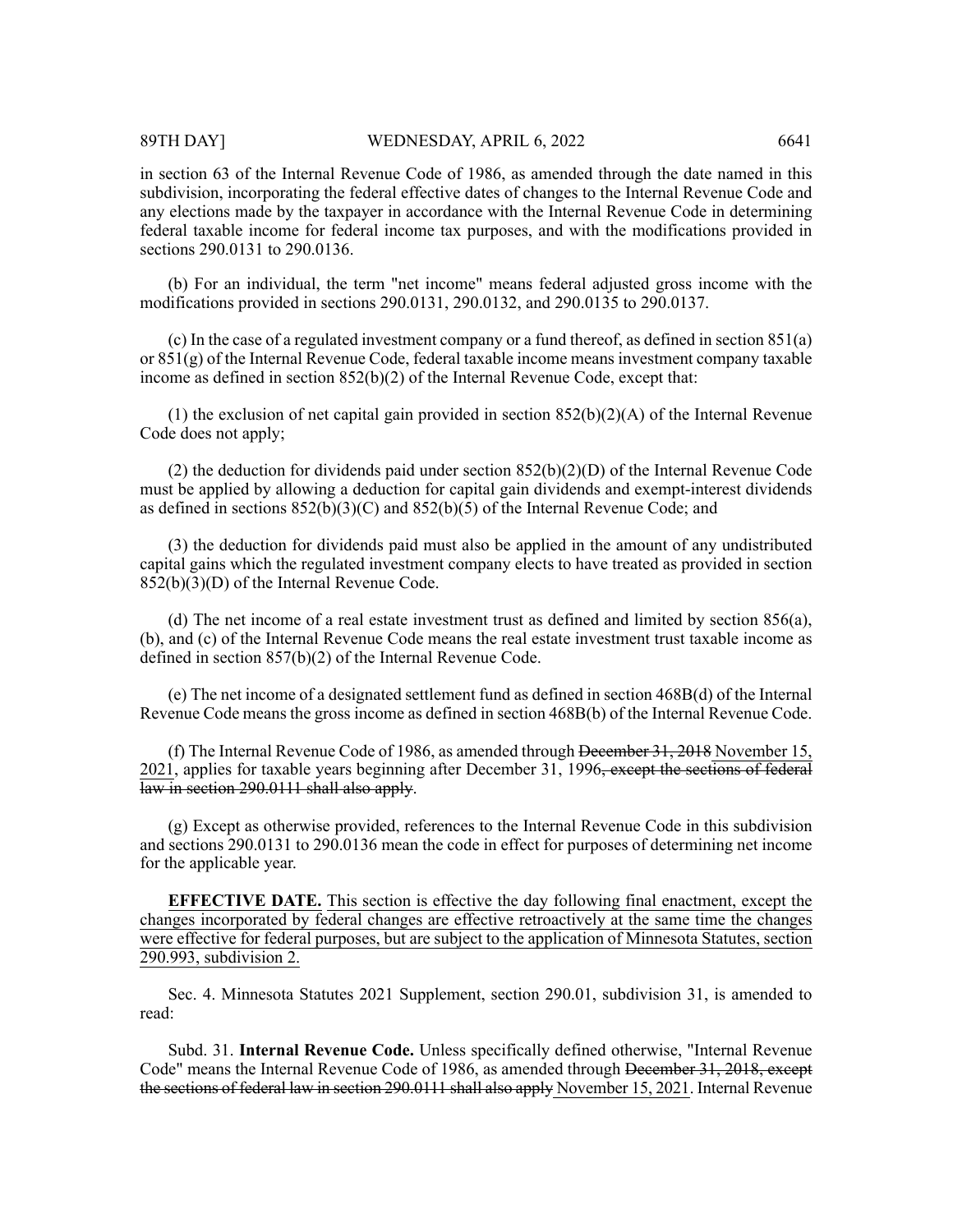Code also includes any uncodified provision in federal law that relates to provisions of the Internal Revenue Code that are incorporated into Minnesota law.

**EFFECTIVE DATE.** This section is effective the day following final enactment, except the changes incorporated by federal changes are effective retroactively at the same time the changes were effective for federal purposes, but are subject to the application of Minnesota Statutes, section 290.993, subdivision 2.

Sec. 5. Minnesota Statutes 2020, section 290.0123, subdivision 3, is amended to read:

Subd. 3. **Amount for dependents.** For an individual who is a dependent, as defined in sections 151 and 152 of the Internal Revenue Code, of another taxpayer for a taxable year beginning in the calendar year in which the individual'staxable year begins, the standard deduction for that individual is limited to the greater of:

(1) \$1,100; or

(2) the lesser of (i) the sum of \$350 and that individual's earned income, as defined in section 32(c) of the Internal Revenue Code, except that a taxpayer must use earned income from the current taxable year; or (ii) the standard deduction amount allowed under subdivision 1, clause (3).

**EFFECTIVE DATE.** This section is effective retroactively for taxable years beginning after December 31, 2017.

Sec. 6. Minnesota Statutes 2020, section 290.0131, is amended by adding a subdivision to read:

Subd. 19. **Meal expenses.** The amount of meal expenses in excess of the 50 percent limitation under section  $274(n)(1)$  of the Internal Revenue Code allowed under subsection (n), paragraph (2), subparagraph (D), of that section is an addition.

**EFFECTIVE DATE.** This section is effective for taxable years beginning after December 31, 2021.

Sec. 7. Minnesota Statutes 2020, section 290.0131, is amended by adding a subdivision to read:

Subd. 20. **Special limited adjustment.** (a) For taxable years beginning after December 31, 2021, and before January 1, 2023, the amount calculated under section 290.993, subdivision 2, paragraph (c), that increases net income for the taxable year is an addition.

(b) Partners, shareholders, or beneficiaries who file their returns on a calendar year basis, and who received an addition from a pass-through entity filing their return on a fiscal year basis, must make the addition in the taxable year it is received as required for federal income tax purposes.

(c) This subdivision expires for taxable years beginning after December 31, 2023.

**EFFECTIVE DATE.** This section is effective for taxable years beginning after December 31,  $202\overline{1}$ , and before January 1, 2024.

Sec. 8. Minnesota Statutes 2020, section 290.0132, subdivision 18, is amended to read:

Subd. 18. **Net operating losses.** (a) The amount of the net operating loss allowed under section 290.095, subdivision 11, paragraph  $(c)$ , is a subtraction.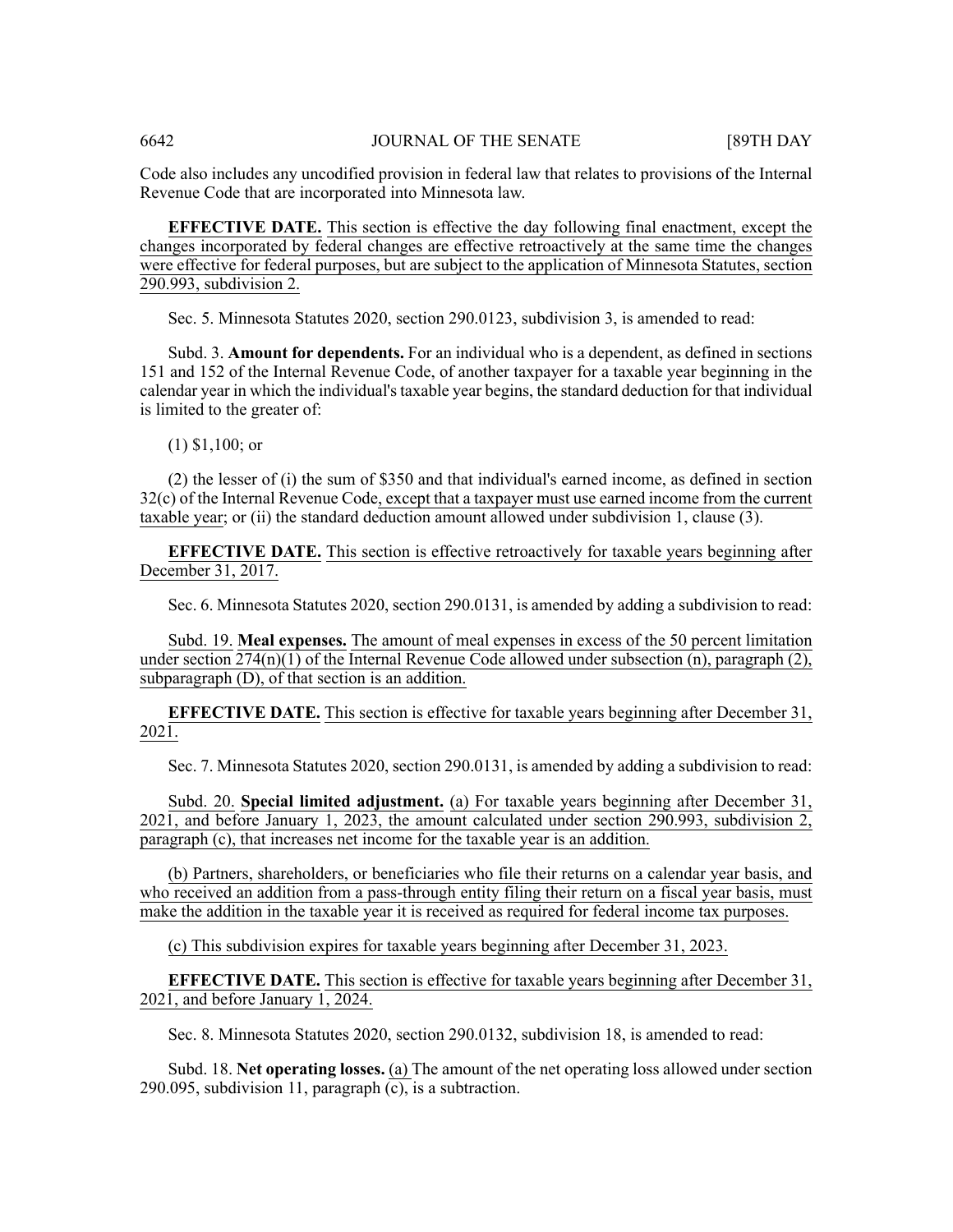(b) The unused portion of a net operating loss carryover under section 290.095, subdivision 11, paragraph (d), is a subtraction. The subtraction is the lesser of:

(1) the amount carried into the taxable year minus any subtraction made under this section for prior taxable years; or

(2) 80 percent of Minnesota taxable net income in a single taxable year and determined without regard to this subtraction.

**EFFECTIVE DATE.** This section is effective for taxable years beginning after December 31, 2021.

Sec. 9. Minnesota Statutes 2020, section 290.0132, is amended by adding a subdivision to read:

Subd. 31. **Special Limited Adjustment.** (a) For taxable years beginning after December 31, 2021, and before January 1, 2023, the amount calculated under section 290.993, subdivision 2, paragraph (c), that decreases net income for the taxable year is a subtraction.

(b) Partners, shareholders, or beneficiaries who file their returns on a calendar year basis, and who received a subtraction from a pass-through entity filing their return on a fiscal year basis, must make the subtraction in the taxable year it is received as required for federal income tax purposes.

(c) This subdivision expires for taxable years beginning after December 31, 2023.

**EFFECTIVE DATE.** This section is effective for taxable years beginning after December 31, 2021, and before January 1, 2024.

Sec. 10. Minnesota Statutes 2020, section 290.0132, is amended by adding a subdivision to read:

Subd. 32. **Delayed businessinterest.** For each of the five taxable years beginning after December 31, 2021, there is allowed a subtraction equal to one-fifth of the adjustment amount, to the extent not already deducted, for the exclusion under section 290.993, subdivision 2, paragraph (c), clause (11), due to the Coronavirus Aid, Relief and Economic Security Act, Public Law 116-136, section 2306.

**EFFECTIVE DATE.** This section is effective for taxable years beginning after December 31, 2021.

Sec. 11. Minnesota Statutes 2020, section 290.0133, is amended by adding a subdivision to read:

Subd. 15. **Meal expenses.** The amount of meal expenses in excess of the 50 percent limitation under section 274(n)(1) of the Internal Revenue Code allowed under section  $274(n)(2)(D)$  of the Internal Revenue Code is an addition.

**EFFECTIVE DATE.** This section is effective for taxable years beginning after December 31, 2021.

Sec. 12. Minnesota Statutes 2020, section 290.0133, is amended by adding a subdivision to read: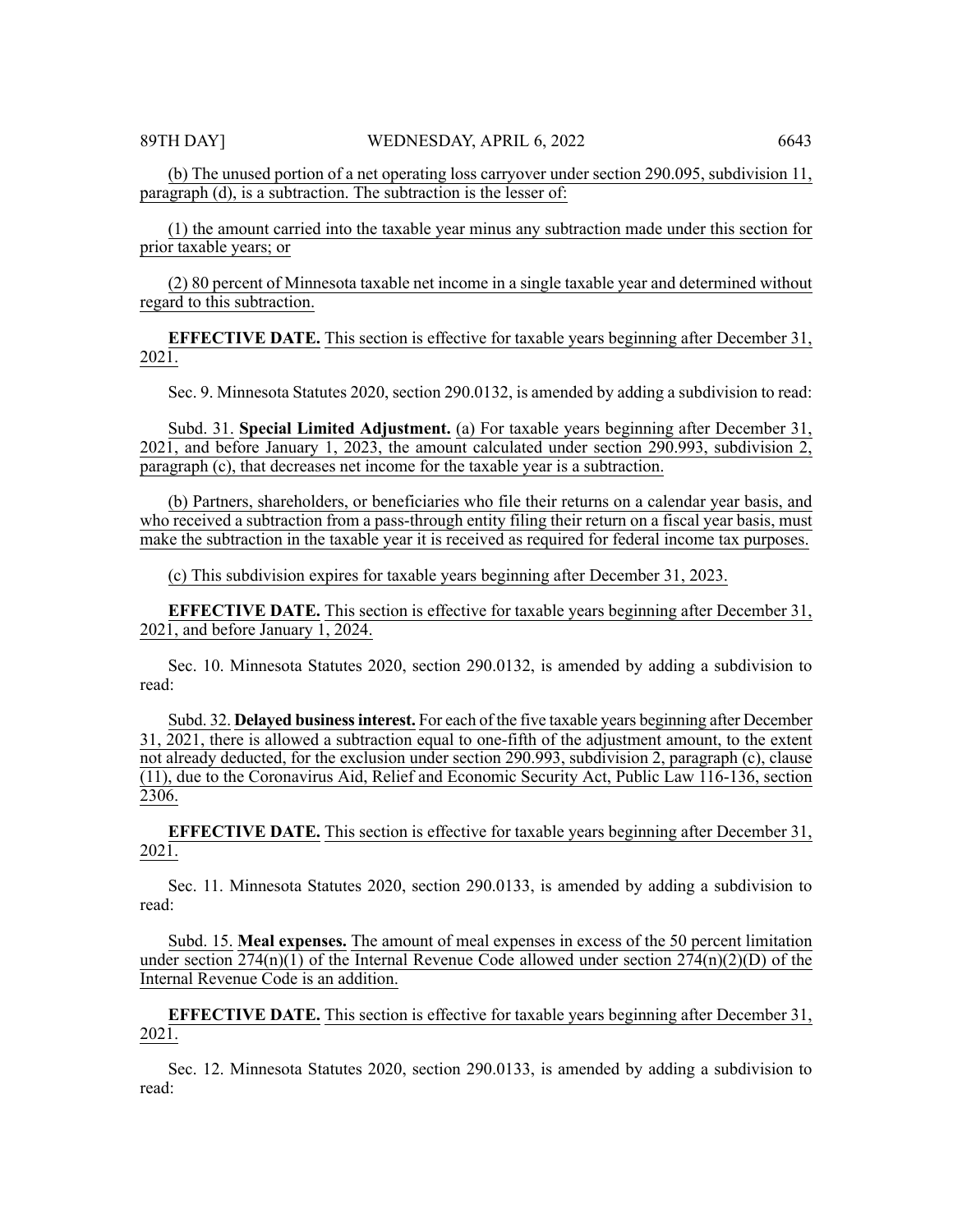Subd. 16. **Special Limited Adjustment.** (a) For taxable years beginning after December 31, 2021, and before January 1, 2023, the amount calculated under section 290.993, subdivision 2, paragraph (c), that increases net income for the taxable year is an addition.

(b) Partners, shareholders, or beneficiaries who file their returns on a calendar year basis, and who received an addition from a pass-through entity filing their return on a fiscal year basis, must make the addition in the taxable year it is received as required for federal income tax purposes.

(c) This subdivision expires for taxable years beginning after December 31, 2023.

**EFFECTIVE DATE.** This section is effective for taxable years beginning after December 31,  $202\overline{1}$ , and before January 1, 2024.

Sec. 13. Minnesota Statutes 2020, section 290.0134, is amended by adding a subdivision to read:

Subd. 20. **Special Limited Adjustment.** (a) For taxable years beginning after December 31, 2021, and before January 1, 2023, the amount calculated under section 290.993, subdivision 2, paragraph (c), that decreases net income for the taxable year is a subtraction.

(b) Partners, shareholders, or beneficiaries who file their returns on a calendar year basis, and who received a subtraction from a pass-through entity filing their return on a fiscal year basis, must make the subtraction in the taxable year it is received as required for federal income tax purposes.

(c) This subdivision expires for taxable years beginning after December 31, 2023.

**EFFECTIVE DATE.** This section is effective for taxable years beginning after December 31,  $202\overline{1}$ , and before January 1, 2024.

Sec. 14. Minnesota Statutes 2020, section 290.0134, is amended by adding a subdivision to read:

Subd. 21. **Delayed businessinterest.** For each of the five taxable years beginning after December 31, 2021, there is allowed a subtraction equal to one-fifth of the adjustment amount, to the extent not already deducted, for the exclusion under section 290.993, subdivision 2, paragraph (c), clause (11), due to the Coronavirus Aid, Relief and Economic Security Act, Public Law 116-136, section 2306.

**EFFECTIVE DATE.** This section is effective for taxable years beginning after December 31, 2021.

Sec. 15. Minnesota Statutes 2021 Supplement, section 290.06, subdivision 2c, is amended to read:

Subd. 2c. **Schedules of ratesfor individuals, estates, and trusts.** (a) The income taxesimposed by this chapter upon married individuals filing joint returns and surviving spouses as defined in section 2(a) of the Internal Revenue Code must be computed by applying to their taxable net income the following schedule of rates:

(1) On the first \$38,770, 5.35 percent;

(2) On all over \$38,770, but not over \$154,020, 6.8 percent;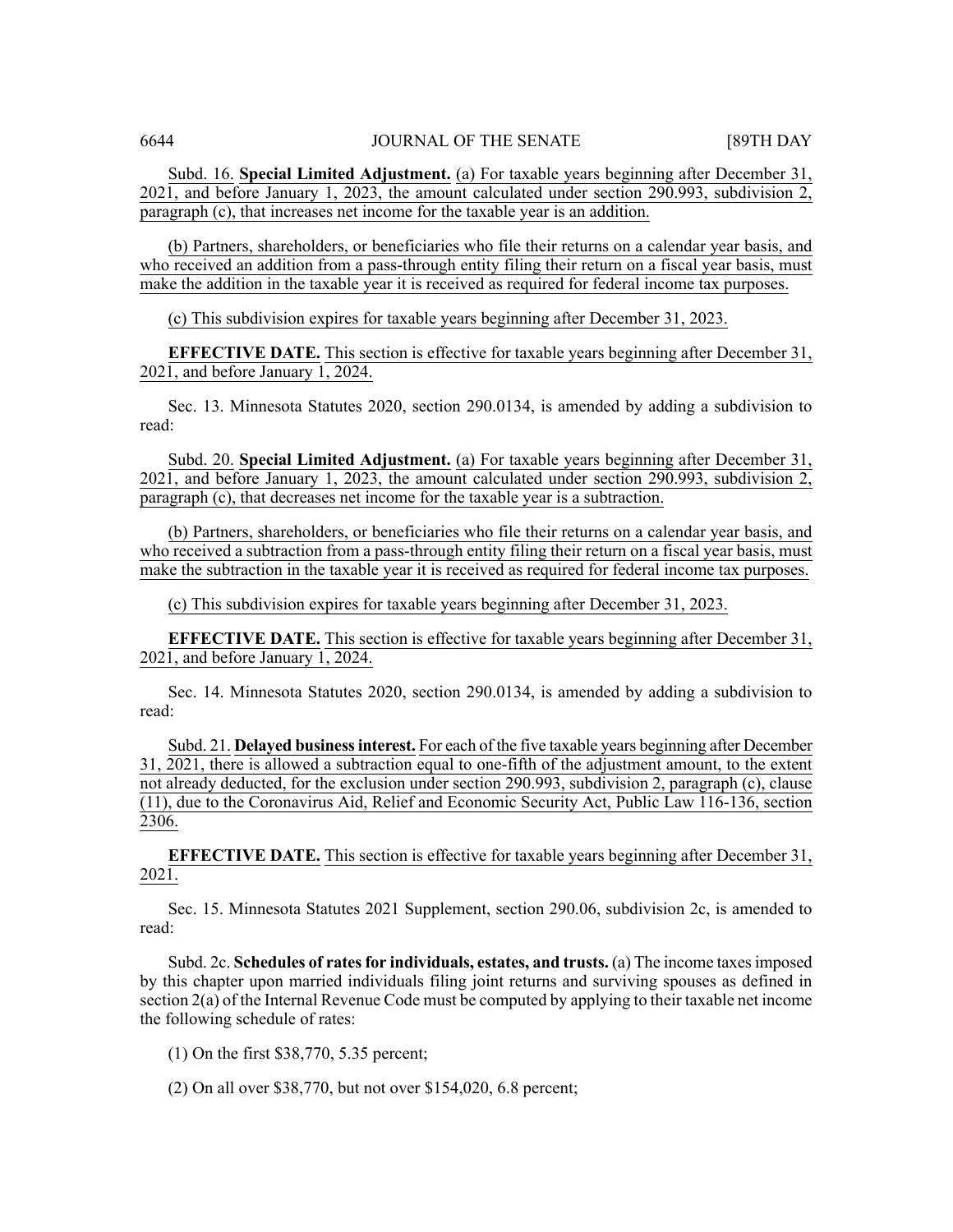(3) On all over \$154,020, but not over \$269,010, 7.85 percent;

(4) On all over \$269,010, 9.85 percent.

Married individuals filing separate returns, estates, and trusts must compute their income tax by applying the above rates to their taxable income, except that the income brackets will be one-half of the above amounts after the adjustment required in subdivision 2d.

(b) The income taxes imposed by this chapter upon unmarried individuals must be computed by applying to taxable net income the following schedule of rates:

(1) On the first \$26,520, 5.35 percent;

(2) On all over \$26,520, but not over \$87,110, 6.8 percent;

(3) On all over \$87,110, but not over \$161,720, 7.85 percent;

(4) On all over \$161,720, 9.85 percent.

(c) The income taxes imposed by this chapter upon unmarried individuals qualifying as a head of household as defined in section 2(b) of the Internal Revenue Code must be computed by applying to taxable net income the following schedule of rates:

(1) On the first \$32,650, 5.35 percent;

(2) On all over \$32,650, but not over \$131,190, 6.8 percent;

(3) On all over \$131,190, but not over \$214,980, 7.85 percent;

(4) On all over \$214,980, 9.85 percent.

(d) In lieu of a tax computed according to the rates set forth in this subdivision, the tax of any individual taxpayer whose taxable net income for the taxable year islessthan an amount determined by the commissioner must be computed in accordance with tables prepared and issued by the commissioner of revenue based on income brackets of not more than \$100. The amount of tax for each bracket shall be computed at the rates set forth in this subdivision, provided that the commissioner may disregard a fractional part of a dollar unless it amounts to 50 cents or more, in which case it may be increased to \$1.

(e) An individual who is not a Minnesota resident for the entire year must compute the individual's Minnesota income tax as provided in this subdivision. After the application of the nonrefundable credits provided in this chapter, the tax liability must then be multiplied by a fraction in which:

(1) the numerator is the individual's Minnesota source federal adjusted gross income as defined in section 62 of the Internal Revenue Code and increased by:

(i) the additions required under sections 290.0131, subdivisions 2, 6, 8 to 10, 16, and 17, 19, and 20, and 290.0137, paragraph (a); and reduced by

(ii) the Minnesota assignable portion of the subtraction for United States government interest under section 290.0132, subdivision 2, the subtractions under sections 290.0132, subdivisions 9,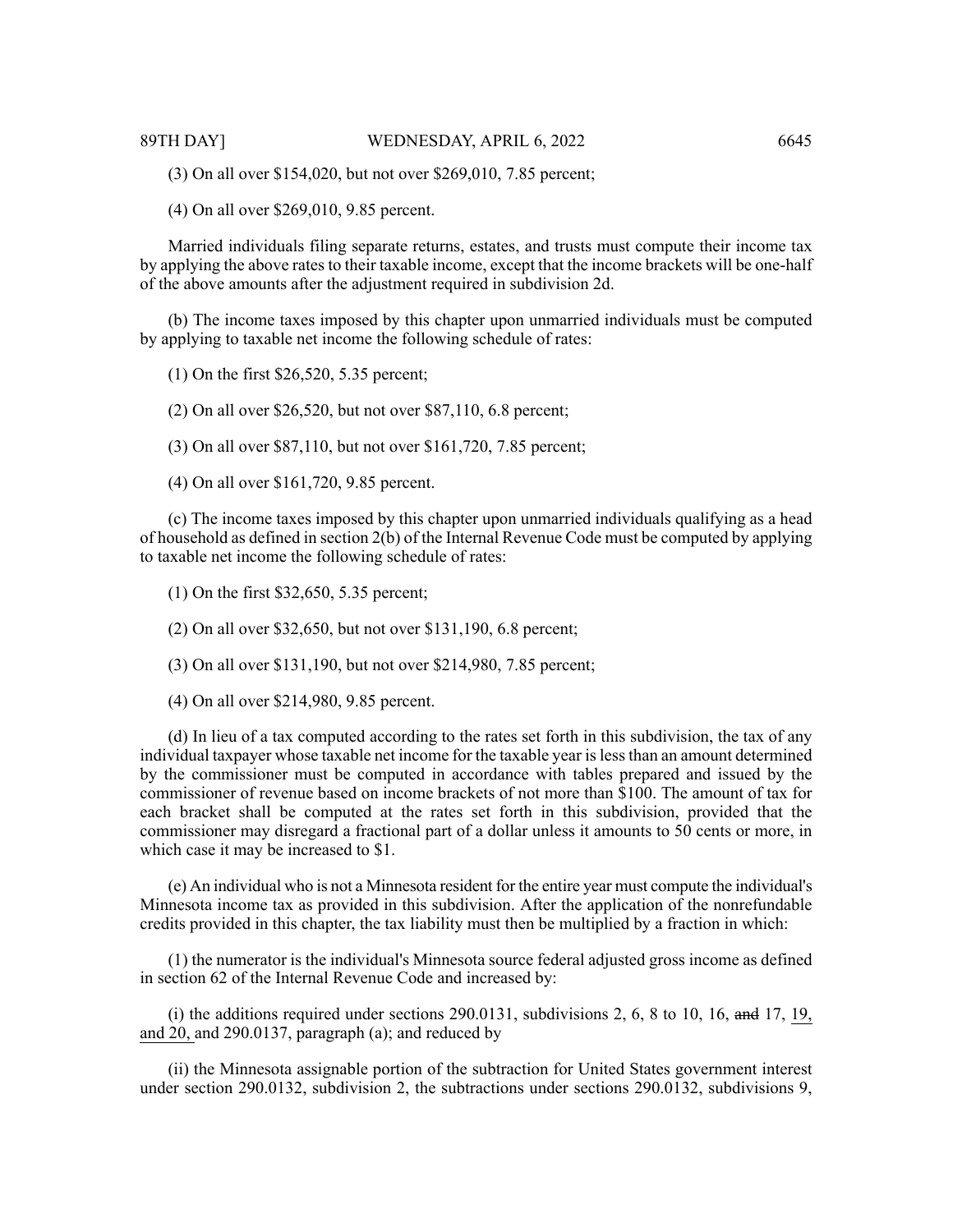10, 14, 15, 17, 18, and 27, 31, and 32, and 290.0137, paragraph (c), after applying the allocation and assignability provisions of section 290.081, clause (a), or 290.17; and

(2) the denominator is the individual's federal adjusted gross income as defined in section 62 of the Internal Revenue Code, increased by:

(i) the additions required under sections 290.0131, subdivisions 2, 6, 8 to 10, 16, and 17, 19, and 20, and 290.0137, paragraph (a); and reduced by

(ii) the subtractions under sections  $290.0132$ , subdivisions 2, 9, 10, 14, 15, 17, 18, and 27, 31, and 32, and 290.0137, paragraph (c).

(f) If an individual who is not a Minnesota resident for the entire year is a qualifying owner of a qualifying entity that elects to pay tax as provided in section 289A.08, subdivision 7a, paragraph (b), the individual must compute the individual's Minnesota income tax as provided in paragraph (e), and also must include, to the extent attributed to the electing qualifying entity:

(1) in paragraph (e), clause (1), item (i), and paragraph (e), clause (2), item (i), the addition under section 290.0131, subdivision 5; and

(2) in paragraph (e), clause (1), item (ii), and paragraph (e), clause (2), item (ii), the subtraction under section 290.0132, subdivision 3.

**EFFECTIVE DATE.** This section is effective for taxable years beginning after December 31, 2021.

Sec. 16. Minnesota Statutes 2020, section 290.0671, subdivision 1a, is amended to read:

Subd. 1a. **Definitions.** For purposes of this section, the following terms "qualifying child," and "earned income," have the meanings given in section  $32(e)$  of the Internal Revenue Code, and the term "adjusted gross income" has the meaning given in section 62 of the Internal Revenue Code. :

"Earned income of the lesser-earning spouse" has the meaning given in section 290.0675, subdivision 1, paragraph (d).

(1) "qualifying child" has the meaning given in section  $32(c)(3)$  of the Internal Revenue Code;

(2) "earned income" has the meaning given in section  $32(c)(2)$  of the Internal Revenue Code, except that a taxpayer must use earned income from the current taxable year;

(3) "adjusted gross income" has the meaning given in section 62 of the Internal Revenue Code; and

(4) "earned income of the lesser earning spouse" has the meaning given in section 290.0675, subdivision 1, paragraph (d).

**EFFECTIVE DATE.** This section is effective retroactively for taxable years beginning after December 31, 2017.

Sec. 17. Minnesota Statutes 2020, section 290.0675, subdivision 1, is amended to read: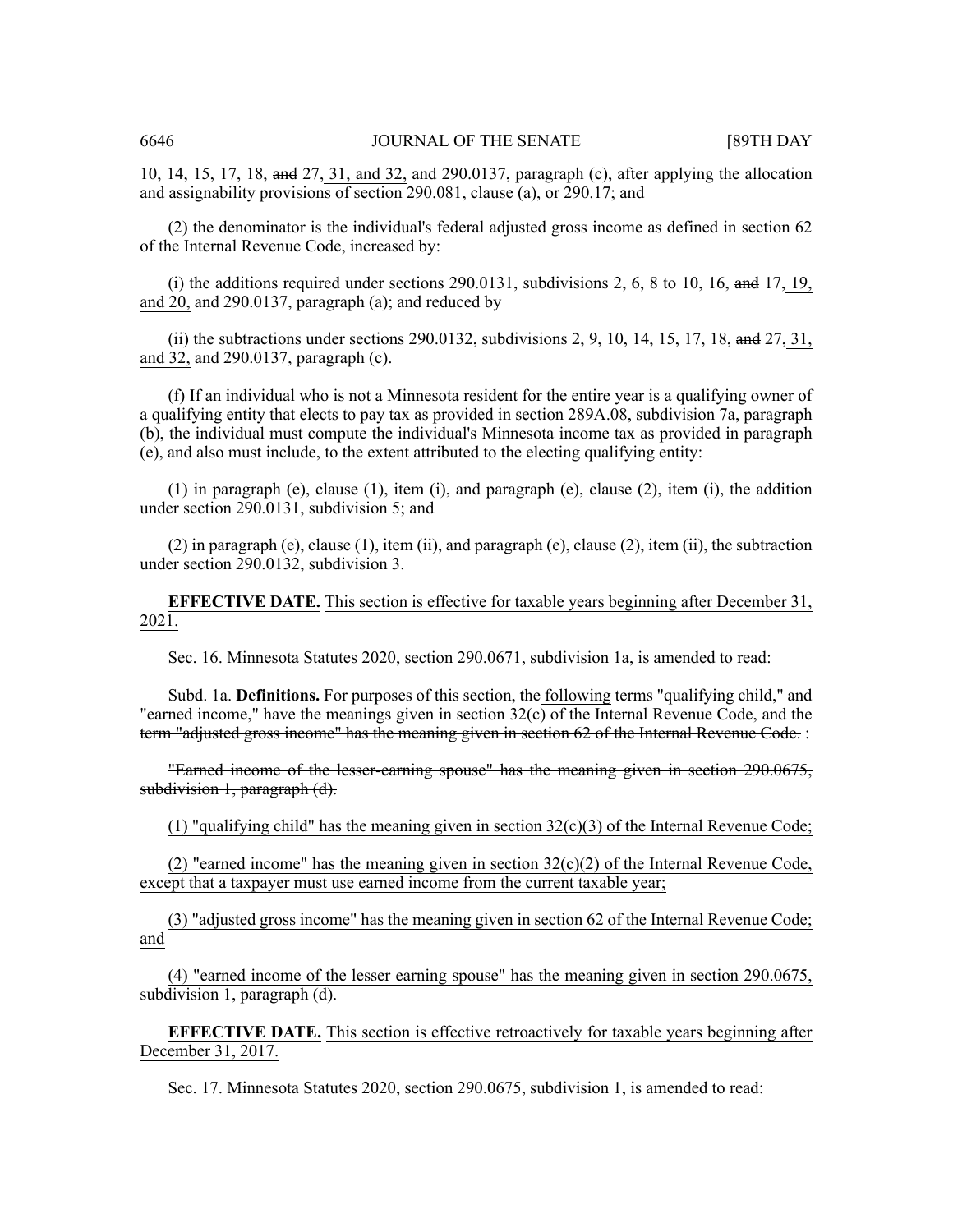Subdivision 1. **Definitions.** (a) For purposes of this section the following terms have the meanings given.

(b) "Earned income" meansthe sum of the following, to the extent included in Minnesota taxable income:

(1) earned income as defined in section  $32(c)(2)$  of the Internal Revenue Code, except that a taxpayer must use earned income from the current taxable year;

(2) income received from a retirement pension, profit-sharing, stock bonus, or annuity plan; and

(3) Social Security benefits as defined in section 86(d)(1) of the Internal Revenue Code.

(c) "Taxable income" means net income as defined in section 290.01, subdivision 19.

(d) "Earned income of lesser-earning spouse" means the earned income of the spouse with the lesser amount of earned income as defined in paragraph (b) for the taxable year minus one-half the amount of the standard deduction under section 290.0123, subdivision 1, clause (1).

**EFFECTIVE DATE.** This section is effective retroactively for taxable years beginning after December 31, 2017.

Sec. 18. Minnesota Statutes 2020, section 290.091, subdivision 2, is amended to read:

Subd. 2. **Definitions.** For purposes of the tax imposed by this section, the following terms have the meanings given.

(a) "Alternative minimum taxable income" means the sum of the following for the taxable year:

(1) the taxpayer's federal alternative minimum taxable income as defined in section 55(b)(2) of the Internal Revenue Code;

 $(2)$  the taxpayer's itemized deductions allowed in computing federal alternative minimum taxable income, but excluding:

(i) the charitable contribution deduction under section 170 of the Internal Revenue Code;

(ii) the medical expense deduction;

(iii) the casualty, theft, and disaster loss deduction; and

(iv) the impairment-related work expenses of a person with a disability;

(3) for depletion allowances computed under section 613A(c) of the Internal Revenue Code, with respect to each property (as defined in section 614 of the Internal Revenue Code), to the extent not included in federal alternative minimum taxable income, the excess of the deduction for depletion allowable under section 611 of the Internal Revenue Code for the taxable year over the adjusted basis of the property at the end of the taxable year (determined without regard to the depletion deduction for the taxable year);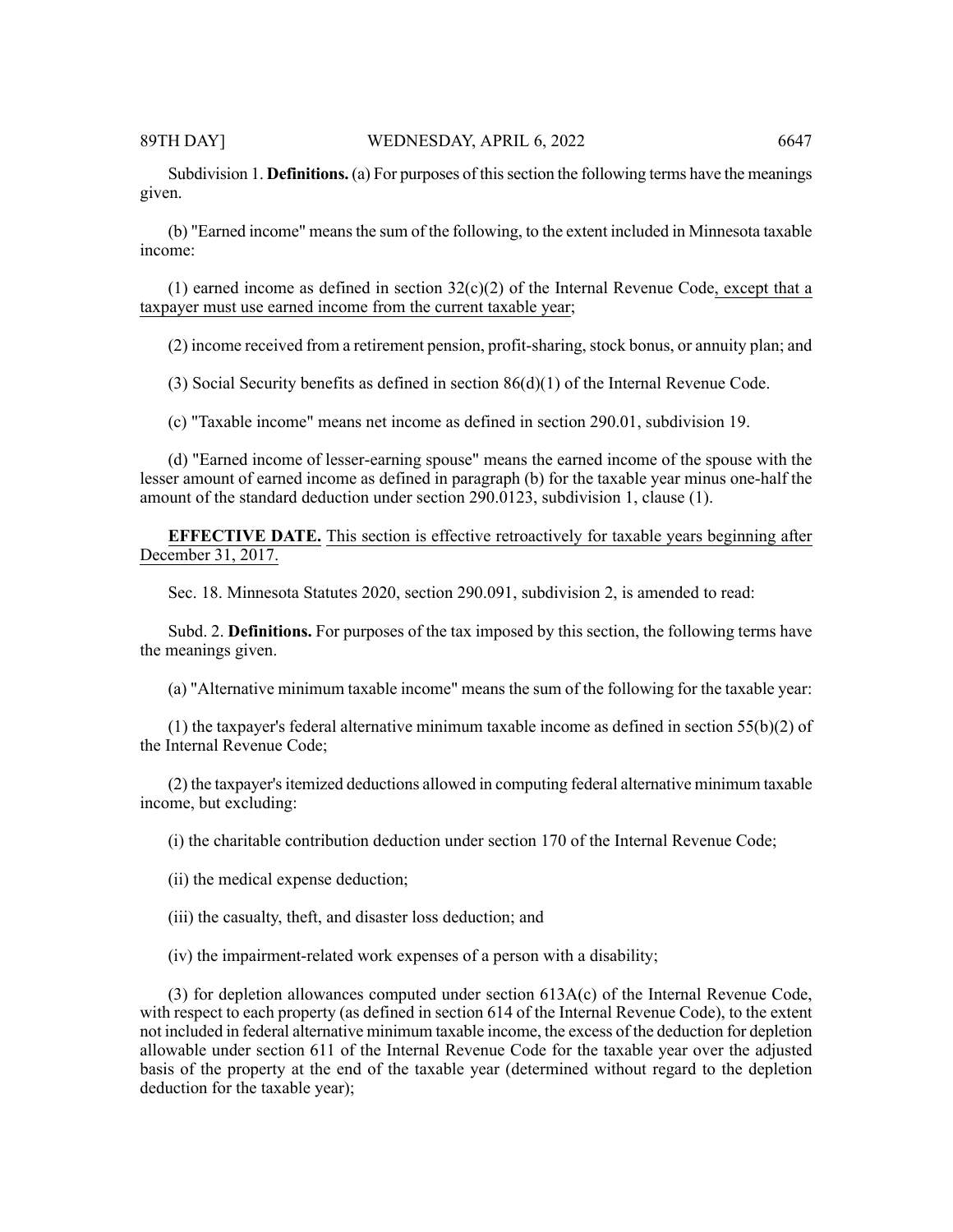(4) to the extent not included in federal alternative minimum taxable income, the amount of the tax preference for intangible drilling cost under section  $57(a)(2)$  of the Internal Revenue Code determined without regard to subparagraph (E);

(5) to the extent not included in federal alternative minimum taxable income, the amount of interest income as provided by section 290.0131, subdivision 2;

(6) the amount of addition required by section 290.0131, subdivisions 9, 10, and 16, and 20;

(7) the deduction allowed under section 199A of the Internal Revenue Code, to the extent not included in the addition required under clause (6); and

(8) to the extent not included in federal alternative minimum taxable income, the amount of foreign-derived intangible income deducted under section 250 of the Internal Revenue Code;

less the sum of the amounts determined under the following:

(i) interest income as defined in section 290.0132, subdivision 2;

(ii) an overpayment of state income tax as provided by section 290.0132, subdivision 3, to the extent included in federal alternative minimum taxable income;

(iii) the amount of investment interest paid or accrued within the taxable year on indebtedness to the extent that the amount does not exceed net investment income, as defined in section  $163(d)(4)$ of the Internal Revenue Code. Interest does not include amounts deducted in computing federal adjusted gross income;

(iv) amounts subtracted from federal taxable or adjusted gross income as provided by section 290.0132, subdivisions 7, 9 to 15, 17, 21, 24, and 26 to 29 31;

(v) the amount of the net operating loss allowed under section 290.095, subdivision 11, paragraph paragraphs (c) and (d); and

 $(vi)$  the amount allowable as a Minnesota itemized deduction under section 290.0122, subdivision 7.

In the case of an estate or trust, alternative minimum taxable income must be computed as provided in section 59(c) of the Internal Revenue Code, except alternative minimum taxable income must be increased by the addition in section 290.0131, subdivision 16.

(b) "Investment interest" means investment interest as defined in section  $163(d)(3)$  of the Internal Revenue Code.

(c) "Net minimum tax" means the minimum tax imposed by this section.

(d) "Regular tax" means the tax that would be imposed under this chapter (without regard to this section and section 290.032), reduced by the sum of the nonrefundable credits allowed under this chapter.

(e) "Tentative minimum tax" equals 6.75 percent of alternative minimum taxable income after subtracting the exemption amount determined under subdivision 3.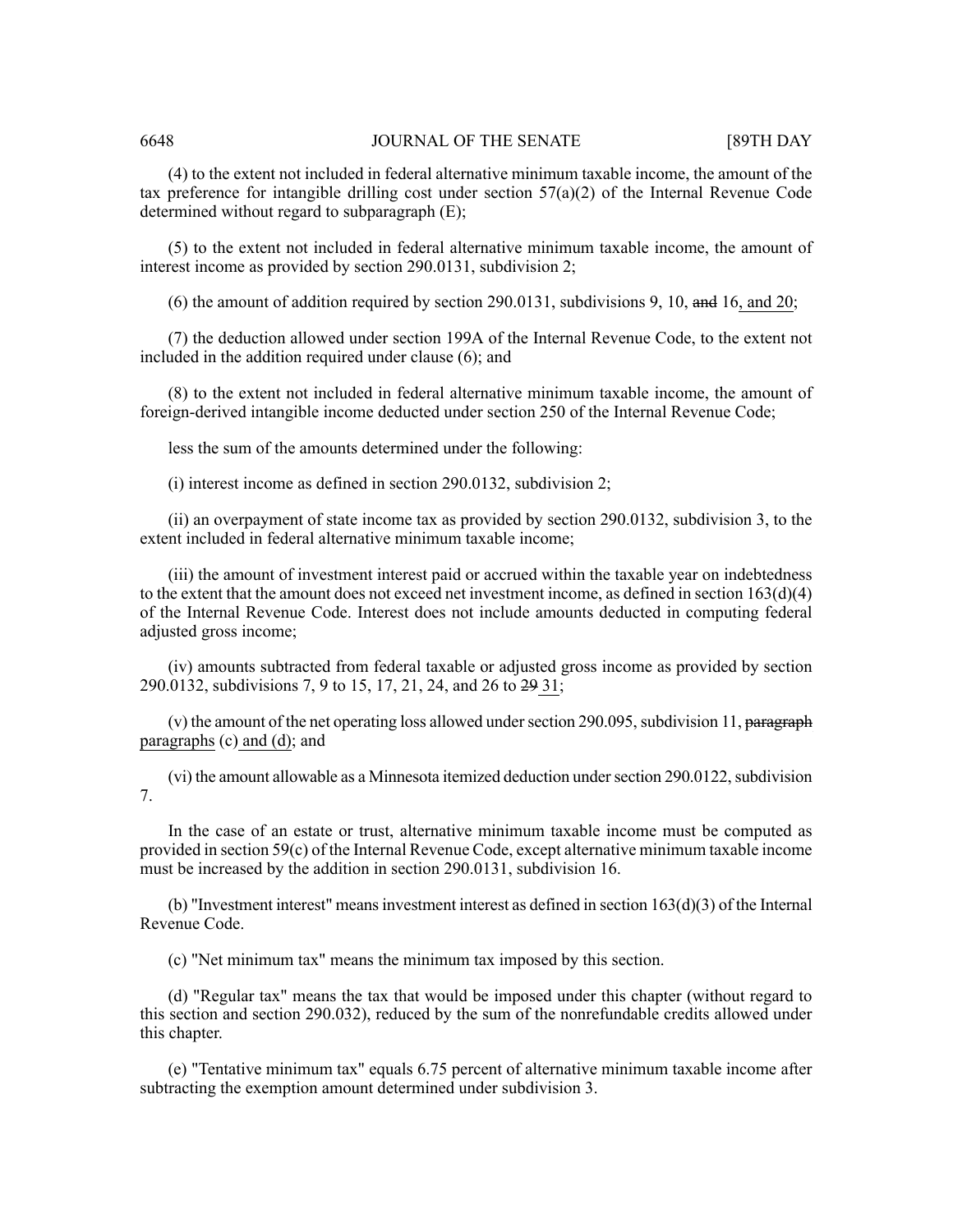# **EFFECTIVE DATE.** This section is effective for taxable years beginning after December 31, 2021.

Sec. 19. Minnesota Statutes 2020, section 290.095, subdivision 11, is amended to read:

Subd. 11. **Carryback or carryover adjustments.** (a) Except as provided in paragraph (c), for individuals, estates, and trusts the amount of a net operating loss that may be carried back or carried over shall be the same dollar amount allowable in the determination of federal taxable income, provided that, notwithstanding any other provision, estates and trusts must apply the following adjustments to the amount of the net operating loss that may be carried back or carried over:

(1) Nonassignable income or losses as required by section 290.17.

(2) Deductions not allocable to Minnesota under section 290.17.

(b) The net operating loss carryback or carryover applied as a deduction in the taxable year to which the net operating loss is carried back or carried over shall be equal to the net operating loss carryback or carryover applied in the taxable year in arriving at federal taxable income provided that trusts and estates must apply the following modifications:

(1) Increase the amount of carryback or carryover applied in the taxable year by the amount of losses and interest, taxes and other expenses not assignable or allowable to Minnesota incurred in the taxable year.

(2) Decrease the amount of carryback or carryover applied in the taxable year by the amount of income not assignable to Minnesota earned in the taxable year. For estates and trusts, the net operating loss carryback or carryover to the next consecutive taxable year shall be the net operating loss carryback or carryover as calculated in clause (b) less the amount applied in the earlier taxable year(s). No additional net operating loss carryback or carryovershall be allowed to estates and trusts if the entire amount has been used to offset Minnesota income in a year earlier than was possible on the federal return. However, if a net operating loss carryback or carryover was allowed to offset federal income in a year earlier than was possible on the Minnesota return, an estate or trust shall still be allowed to offset Minnesota income but only if the loss was assignable to Minnesota in the year the loss occurred.

(c) This paragraph does not apply to eligible small businesses that make a valid election to carry back their losses for federal purposes under section 172(b)(1)(H) of the Internal Revenue Code as amended through March 31, 2009.

(1) A net operating loss of an individual, estate, or trust that is allowed under this subdivision and for which the taxpayer elects to carry back for more than two years under section  $172(b)(1)(H)$ of the Internal Revenue Code is a net operating loss carryback to each of the two taxable years preceding the loss, and unused portions may be carried forward for 20 taxable years after the loss.

(2) The entire amount of the net operating loss for any taxable year must be carried to the earliest of the taxable years to which the loss may be carried. The portion of the loss which may be carried to each of the other taxable years is the excess, if any, of the amount of the loss over the greater of the taxable net income or alternative minimum taxable income for each of the taxable years to which the loss may be carried.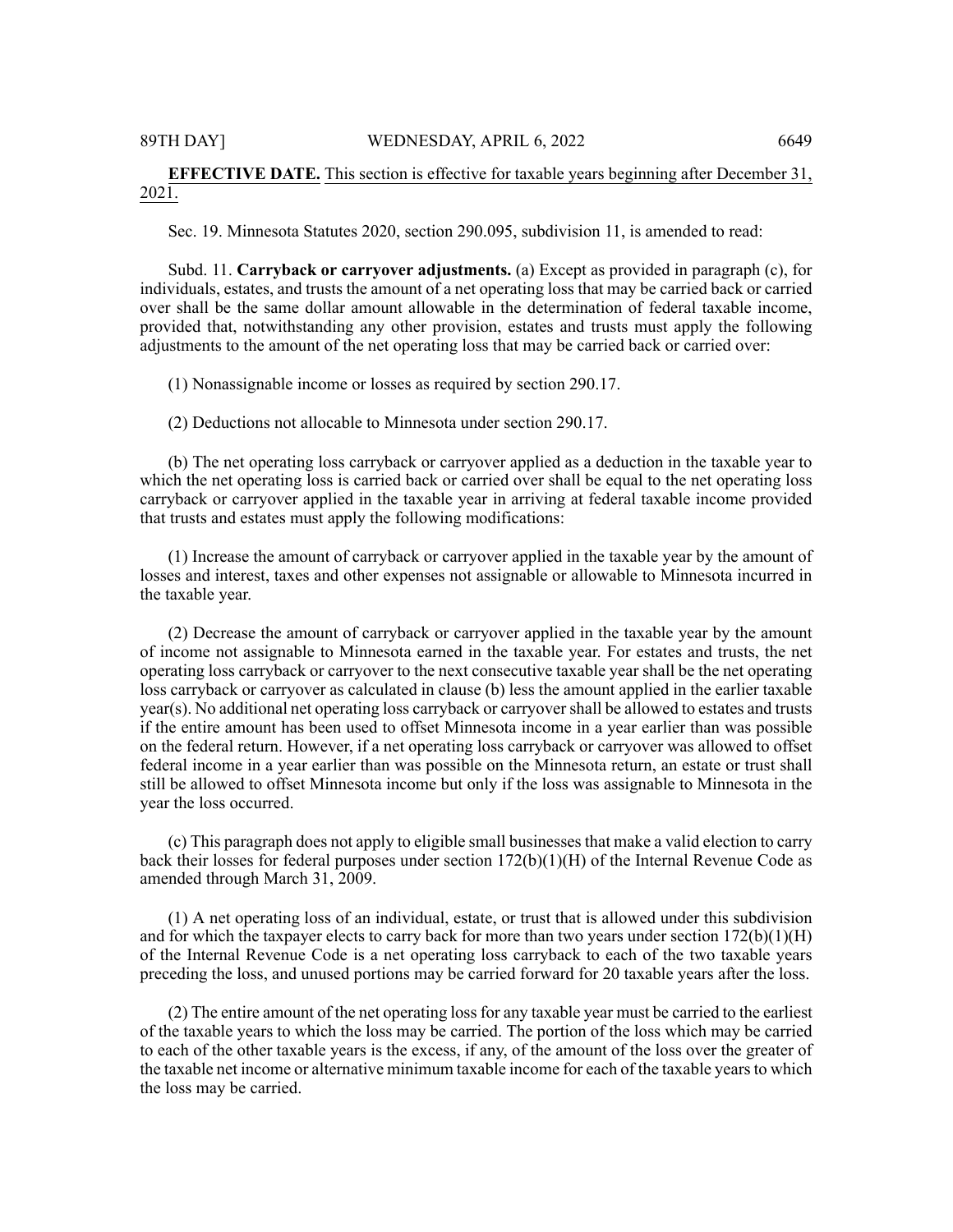(d) For net operating loss carryovers or carrybacks arising in taxable years beginning after December 31, 2017, and before December 31, 2020, a net operating loss carryover or carryback is allowed as provided in the Internal Revenue Code as amended through December 31, 2018, as follows:

(1) the entire amount of the net operating loss, to the extent not already deducted, must be carried to the earliest taxable year and any unused portion may be carried forward for 20 taxable years after the loss; and

(2) the portion of the loss which may be carried to each of the other taxable years is the excess, if any, of the amount of the loss over the greater of the taxable net income or alternative minimum taxable income for each of the taxable years to which the loss may be carried.

**EFFECTIVE DATE.** This section is effective retroactively for losses arising in taxable years beginning after December 31, 2017, and before December 31, 2020.

Sec. 20. Minnesota Statutes 2021 Supplement, section 290.993, is amended to read:

# **290.993 SPECIAL LIMITED ADJUSTMENT.**

Subdivision 1. **Tax year 2018.** (a) For an individual, estate, or trust, or a partnership that elects to file a composite return under section 289A.08, subdivision 7, for taxable years beginning after December 31, 2017, and before January 1, 2019, the following special rules apply:

(1) an individual income taxpayer may: (i) take the standard deduction; or (ii) make an election under section 63(e) of the Internal Revenue Code to itemize, for Minnesota individual income tax purposes, regardless of the choice made on their federal return; and

(2) there is an adjustment to tax equal to the difference between the tax calculated under this chapter using the Internal Revenue Code as amended through December 16, 2016, and the tax calculated under this chapter using the Internal Revenue Code amended through December 31, 2018, before the application of credits. The end result must be zero additional tax due or refund.

(b) The adjustment in paragraph  $(a)$ , clause  $(2)$  this subdivision, does not apply to any changes due to sections 11012, 13101, 13201, 13202, 13203, 13204, 13205, 13207, 13301, 13302, 13303, 13313, 13502, 13503, 13801, 14101, 14102, 14211 through 14215, and 14501 of Public Law 115-97; and section 40411 of Public Law 115-123.

Subd. 2. **Tax years 2017 to 2021.** (a) For all taxpayers, including an entity that elects to file a composite return under section 289A.08, subdivision 7, and an entity that elects to pay the pass-through entity tax under section 289A.08, subdivision 7a; for taxable years beginning after December 31, 2016, and before January 1, 2022, the following rules apply.

(b) There is an adjustment to net income equal to the difference between the amount calculated and reported under this chapter incorporating the Internal Revenue Code as amended through Minnesota Laws 2021, First Special Session chapter 14, and the amount calculated under this chapter incorporating the Internal Revenue Code as amended through November 15, 2021. This adjustment is only allowed as provided in paragraph (c) and to the extent the taxpayer reported a related nonconformity adjustment on their return for taxable years beginning after December 31, 2016, and before January 1, 2022. This adjustment does not include the changes due to the: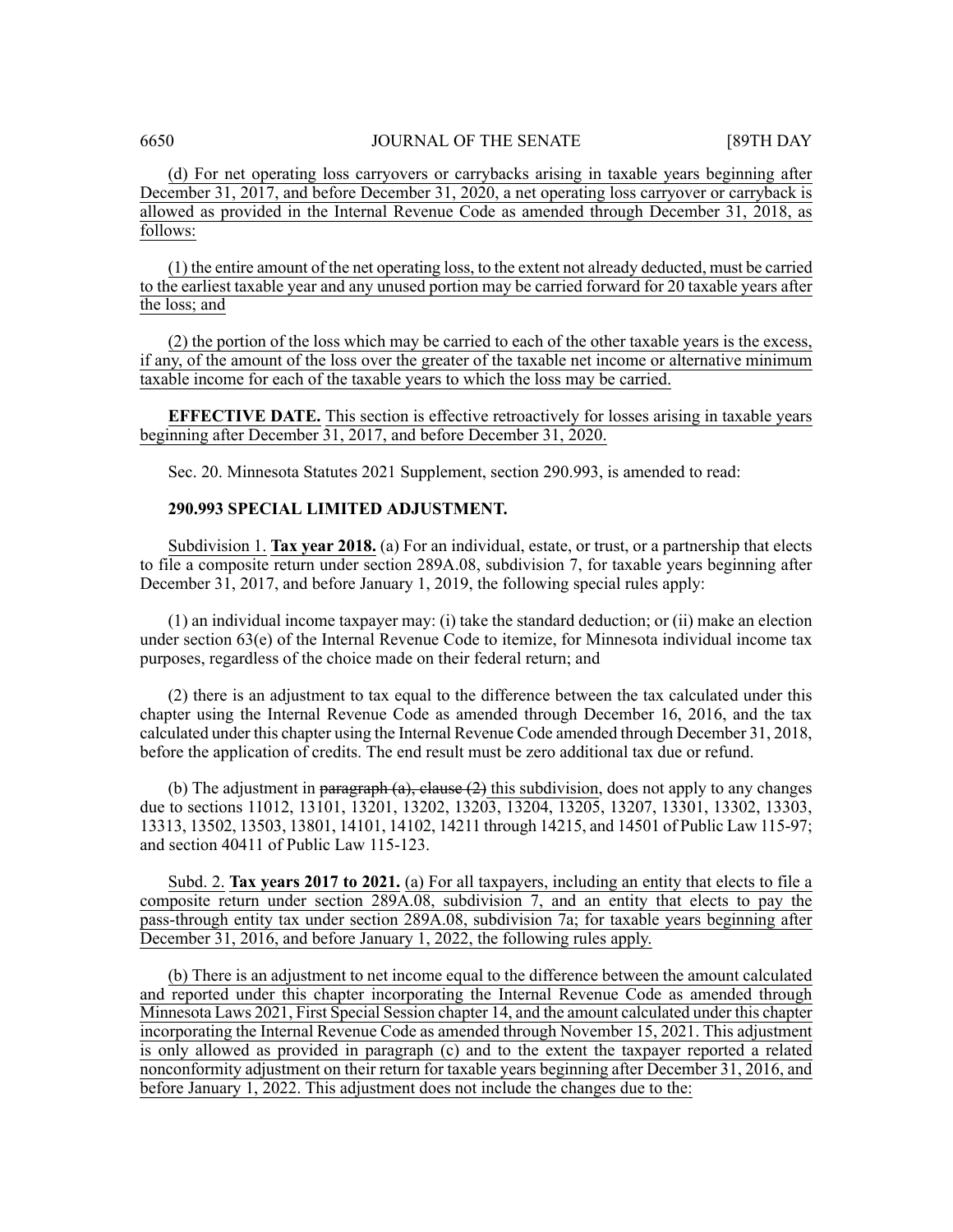(1) Taxpayer Certainty and Disaster Relief Act of 2020, Public Law 116-260, section 114, exclusion of gross income of discharge of qualified principal residence indebtedness;

(2) Taxpayer Certainty and Disaster Relief Act of 2020, Public Law 116-260, section 304(b), special rules for disaster-related personal casualty losses; and

(3) American Rescue Plan Act, Public Law 117-2, section 9675, modification of treatment of student loan forgiveness.

(c) For purposes of this subdivision, the term "nonconformity adjustment" means the difference between adjusted gross income as defined under section 62 of the Internal Revenue Code for individuals, and federal taxable income as defined under section 63 of the Internal Revenue Code for all other taxpayers incorporating the Internal Revenue Code as amended through Minnesota Laws 2021, First Special Session chapter 14, and the amount calculated under this chapter incorporating the Internal Revenue Code as amended through November 15, 2021, but does not include impacts to state tax credits. The nonconformity adjustment is an addition or subtraction to net income but does not include the following federal law changes:

(1) Taxpayer Certainty and Disaster Relief Act of 2019, Public Law 116-94, section 104, deduction of qualified tuition and related expenses;

(2) Taxpayer Certainty and Disaster Relief Act of 2019, Public Law 116-94, section 203, employee retention credit for employers affected by qualified disasters;

(3) Families First Coronavirus Response Act, Public Law 116-127, section 7001, payroll credit for required paid sick leave;

(4) Families First Coronavirus Response Act, Public Law 116-127, section 7003, payroll credit for required paid family leave;

(5) Coronavirus Aid, Relief and Economic Security Act, Public Law 116-136, section 2204, allowance of partial above the line deduction for charitable contributions;

(6) Coronavirus Aid, Relief and Economic Security Act, Public Law 116-136, section 2205, excluding subsection (a), paragraph (B), temporary modification of limitations on charitable contributions as it applies to individual taxpayers only and including carryovers;

(7) Coronavirus Aid, Relief and Economic Security Act, Public Law 116-136, section 2206, exclusion of certain employer payment of student loans;

(8) Coronavirus Aid, Relief and Economic Security Act, Public Law 116-136, section 2301, employee retention credit for employers subject to closure due to COVID-19;

(9) Coronavirus Aid, Relief and Economic Security Act, Public Law 116-136, section 2303, modifications for net operating losses;

(10) Coronavirus Aid, Relief and Economic Security Act, Public Law 116-136, section 2304, modification of limitation on losses for taxpayers other than corporations;

(11) Coronavirus Aid, Relief and Economic Security Act, Public Law 116-136, section 2306, limitation on business interest;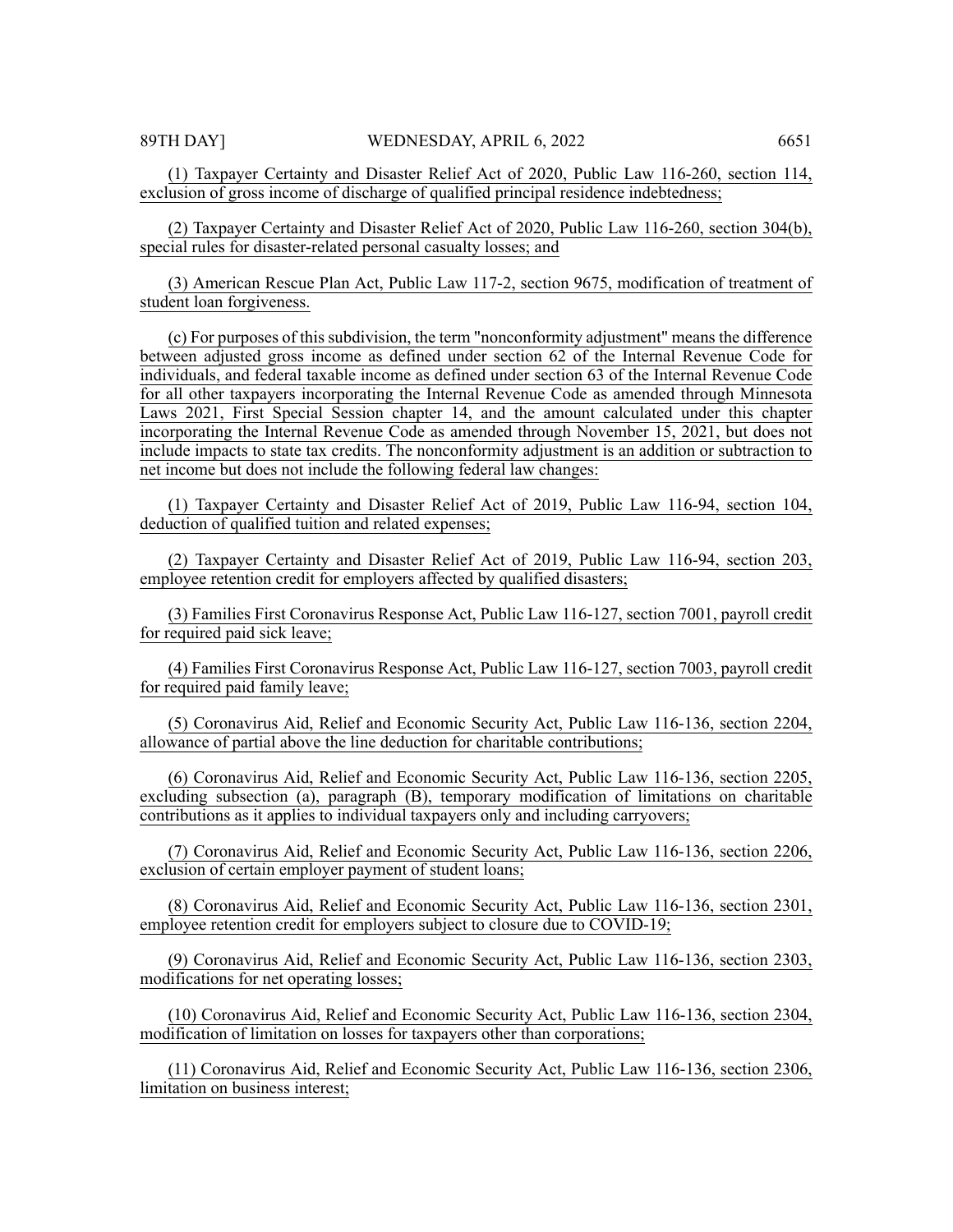(12) Taxpayer Certainty and Disaster Relief Act of 2020, Public Law 116-260, section 207, extension and modification of employee retention and rehiring credit;

(13) Taxpayer Certainty and Disaster Relief Act of 2020, Public Law 116-260, section 210, temporary allowance of full deduction for business meals;

(14) Taxpayer Certainty and Disaster Relief Act of 2020, Public Law 116-260, section 303, employee retention credit for employers affected by qualified disasters;

(15) American Rescue Plan Act, Public Law 117-2, section 9501(b), preserving health benefits for workers;

 $(16)$  American Rescue Plan Act, Public Law 117-2, section 9631, refundability and enhancement of child and dependent care tax credit;

(17) American Rescue Plan Act, Public Law 117-2, section 9641, payroll sick and family leave credits; and

(18) American Rescue Plan Act, Public Law, 117-2, section 9651, extension of employee retention credit.

The addition or subtraction required must only be made in taxable years beginning after December 31, 2021, and before January 1, 2023. Except partners, shareholders, or beneficiaries who file their returns on a calendar year basis, and who received an addition or subtraction from a pass-through entity filing their return on a fiscal year basis, must make the addition or subtraction in the taxable year it is received as required for federal income tax purposes. For purposes of this subdivision, a pass-through entity is defined as an entity that is not subject to the tax imposed under section 290.02, including but not limited to S corporations, partnerships, estates, and trusts other than grantor trusts.

**EFFECTIVE DATE.** This section is effective retroactively for taxable years beginning after December 31, 2016, and before January 1, 2024.

Sec. 21. Minnesota Statutes 2020, section 290A.03, subdivision 15, is amended to read:

Subd. 15.**Internal Revenue Code.** "Internal Revenue Code" meansthe Internal Revenue Code of 1986, as amended through December 31, 2018 November 15, 2021.

**EFFECTIVE DATE.** This section is effective for property tax refunds based on property taxes payable in 2022 and rent paid in 2021 and thereafter.

Sec. 22. Minnesota Statutes 2020, section 291.005, subdivision 1, is amended to read:

Subdivision 1. **Scope.** Unless the context otherwise clearly requires, the following terms used in this chapter shall have the following meanings:

(1) "Commissioner" meansthe commissioner of revenue or any person to whom the commissioner has delegated functions under this chapter.

(2) "Federal gross estate" means the gross estate of a decedent as required to be valued and otherwise determined for federal estate tax purposes under the Internal Revenue Code, increased by the value of any property in which the decedent had a qualifying income interest for life and for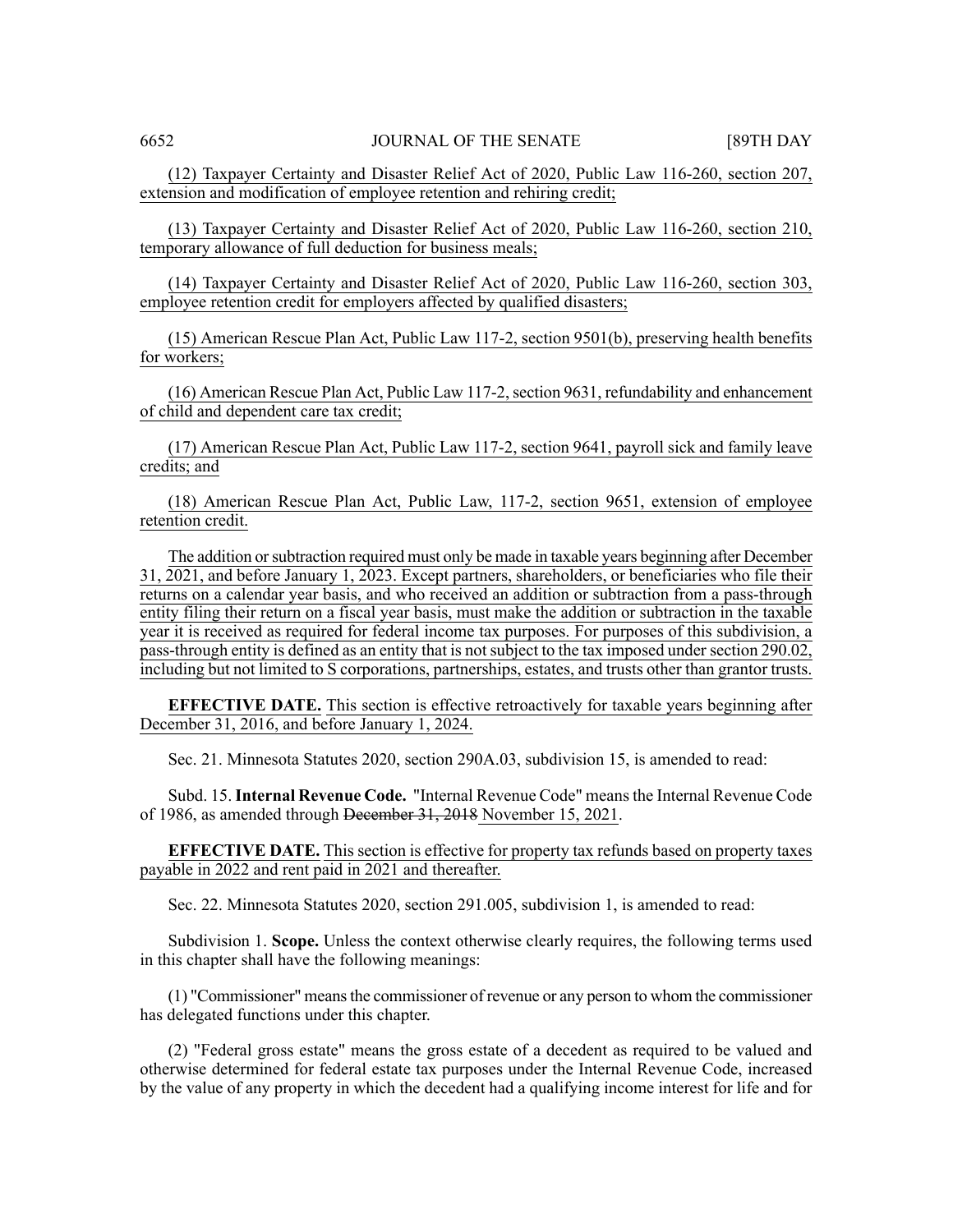which an election was made under section 291.03, subdivision 1d, for Minnesota estate tax purposes, but was not made for federal estate tax purposes.

(3) "Internal Revenue Code" meansthe United StatesInternal Revenue Code of 1986, as amended through December 31, 2018 November 15, 2021.

(4) "Minnesota gross estate" means the federal gross estate of a decedent after (a) excluding therefrom any property included in the estate which has its situs outside Minnesota, and (b) including any property omitted from the federal gross estate which is includable in the estate, has its situs in Minnesota, and was not disclosed to federal taxing authorities.

(5) "Nonresident decedent" means an individual whose domicile at the time of death was not in Minnesota.

(6) "Personal representative" means the executor, administrator or other person appointed by the court to administer and dispose of the property of the decedent. If there is no executor, administrator or other person appointed, qualified, and acting within this state, then any person in actual or constructive possession of any property having a situs in this state which is included in the federal gross estate of the decedent shall be deemed to be a personal representative to the extent of the property and the Minnesota estate tax due with respect to the property.

(7) "Resident decedent" means an individual whose domicile at the time of death was in Minnesota. The provisions of section 290.01, subdivision 7, paragraphs (c) and (d), apply to determinations of domicile under this chapter.

(8) "Situs of property" means, with respect to:

(i) real property, the state or country in which it is located;

(ii) tangible personal property, the state or country in which it was normally kept or located at the time of the decedent's death or for a gift of tangible personal property within three years of death, the state or country in which it was normally kept or located when the gift was executed;

(iii) a qualified work of art, as defined in section  $2503(g)(2)$  of the Internal Revenue Code, owned by a nonresident decedent and that is normally kept or located in this state because it is on loan to an organization, qualifying as exempt from taxation under section  $501(c)(3)$  of the Internal Revenue Code, that is located in Minnesota, the situs of the art is deemed to be outside of Minnesota, notwithstanding the provisions of item (ii); and

(iv) intangible personal property, the state or country in which the decedent was domiciled at death or for a gift of intangible personal property within three years of death, the state or country in which the decedent was domiciled when the gift was executed.

For a nonresident decedent with an ownership interest in a pass-through entity with assets that include real or tangible personal property, situs of the real or tangible personal property, including qualified works of art, is determined as if the pass-through entity does not exist and the real or tangible personal property is personally owned by the decedent. If the pass-through entity is owned by a person or persons in addition to the decedent, ownership of the property is attributed to the decedent in proportion to the decedent's capital ownership share of the pass-through entity.

(9) "Pass-through entity" includes the following: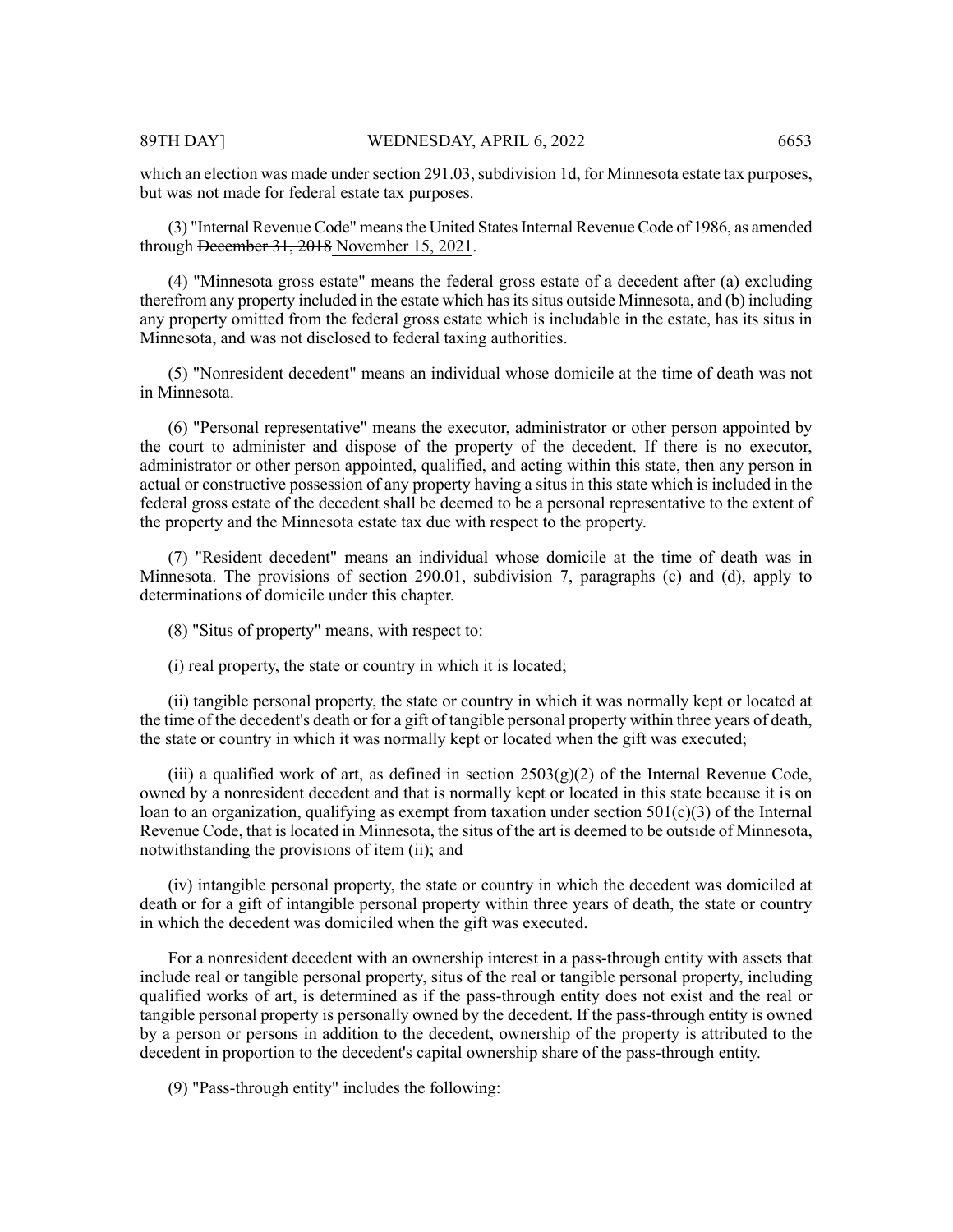(i) an entity electing S corporation status under section 1362 of the Internal Revenue Code;

(ii) an entity taxed as a partnership under subchapter K of the Internal Revenue Code;

(iii) a single-member limited liability company or similar entity, regardless of whether it is taxed as an association or is disregarded for federal income tax purposes under Code of Federal Regulations, title 26, section 301.7701-3; or

(iv) a trust to the extent the property is includable in the decedent's federal gross estate; but excludes

(v) an entity whose ownership interest securities are traded on an exchange regulated by the Securities and Exchange Commission as a national securities exchange under section 6 of the Securities Exchange Act, United States Code, title 15, section 78f.

**EFFECTIVE DATE.** This section is effective the day following final enactment, except the changes incorporated by federal changes are effective retroactively at the same time the changes were effective for federal purposes.

# **ARTICLE 2**

# **INCOME AND ESTATE TAXES**

Section 1. Minnesota Statutes 2020, section 289A.10, subdivision 1, is amended to read:

Subdivision 1. **Return required.** In the case of a decedent who has an interest in property with a situs in Minnesota, the personal representative must submit a Minnesota estate tax return to the commissioner, on a form prescribed by the commissioner, if:

(1) a federal estate tax return is required to be filed; or

(2) the sum of the federal gross estate and federal adjusted taxable gifts, as defined in section 2001(b) of the Internal Revenue Code, made within three years of the date of the decedent's death exceeds \$1,200,000 for estates of decedents dying in 2014; \$1,400,000 for estates of decedents dying in 2015; \$1,600,000 for estates of decedents dying in 2016; \$2,100,000 for estates of decedents dying in 2017; \$2,400,000 for estates of decedents dying in 2018; \$2,700,000 for estates of decedents dying in 2019; and \$3,000,000 for estates of decedents dying in 2020 and thereafter.

The return must contain a computation of the Minnesota estate tax due. The return must be signed by the personal representative.

**EFFECTIVE DATE.** This section is effective the day following final enactment.

Sec. 2. Minnesota Statutes 2020, section 289A.10, is amended by adding a subdivision to read:

Subd. 1b. **Election of portability of deceased spousal unused exclusion amounts; election irrevocable; deemed elections.** (a) A personal representative of a decedent's estate may elect, on a return required under subdivision 1, to allow a decedent's surviving spouse to take into account the decedent's deceased spousal unused exclusion amount, as provided in section 291.016, subdivision 3, paragraph (b).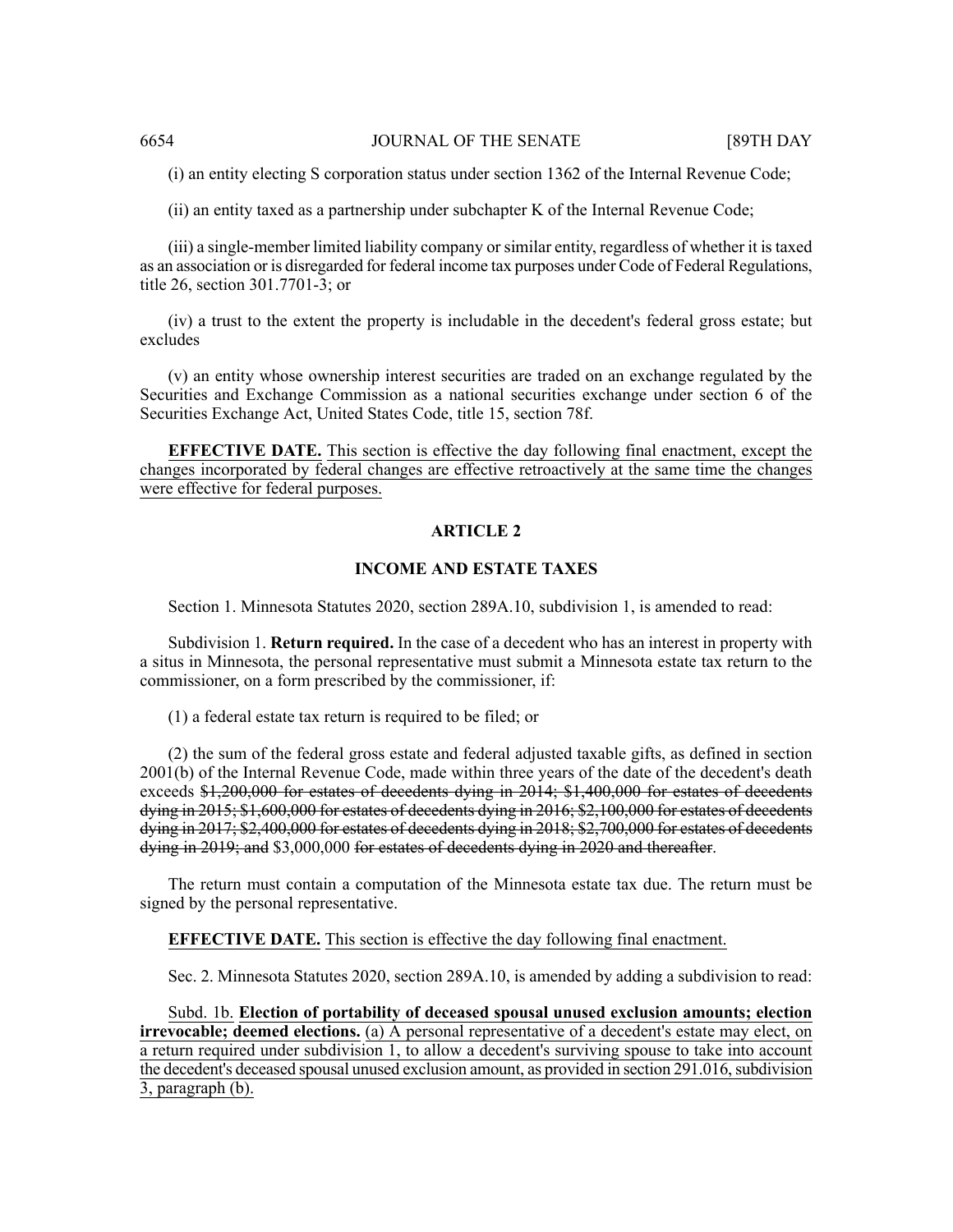(b) The election under paragraph (a) is irrevocable. By filing a return under subdivision 1, the personal representative is deemed to have elected portability unlessthe personal representative states affirmatively on the return that the decedent's estate is not electing portability. The commissioner may prescribe the form of the election on the return.

**EFFECTIVE DATE.** This section is effective for estates of decedents dying after June 30, 2022.

Sec. 3. Minnesota Statutes 2020, section 289A.12, is amended by adding a subdivision to read:

Subd. 19. **Election of portability of deceased spousal unused exclusion amounts when estate tax return not required.** A personal representative of a decedent's estate that is not required to file a return under section 289A.10, subdivision 1, may file a return to allow a decedent's surviving spouse to take into account the decedent's deceased spousal unused exclusion amount, as provided in section 291.016, subdivision 3, paragraph (b). The return is subject to the same provisions as a return required under section 289A.10, subdivision 1.

**EFFECTIVE DATE.** This section is effective for estates of decedents dying after June 30, 2022.

Sec. 4. Minnesota Statutes 2020, section 290.0132, subdivision 26, is amended to read:

Subd. 26. **Social Security benefits.** (a) A portion The amount of taxable Social Security benefits received by a taxpayer in the taxable year is allowed as a subtraction. The subtraction equals the lesser of taxable Social Security benefits or a maximum subtraction subject to the limits under  $paragraphs (b), (c), and (d).$ 

(b) For married taxpayers filing a joint return and surviving spouses, the maximum subtraction equals \$5,150. The maximum subtraction is reduced by 20 percent of provisional income over \$78,180. In no case is the subtraction less than zero.

(c) For single or head-of-household taxpayers, the maximum subtraction equals \$4,020. The maximum subtraction is reduced by 20 percent of provisional income over \$61,080. In no case is the subtraction less than zero.

(d) For married taxpayers filing separate returns, the maximum subtraction equals one-half the maximum subtraction for joint returns under paragraph (b). The maximum subtraction is reduced by 20 percent of provisional income over one-half the threshold amount specified in paragraph (b). In no case is the subtraction less than zero.

(e) For purposes of this subdivision, "provisional income" means modified adjusted gross income as defined in section 86(b)(2) of the Internal Revenue Code, plus one-half of the taxable Social Security benefits received during the taxable year, and "Social Security benefits" has the meaning given in section 86(d)(1) of the Internal Revenue Code.

 $(f)$  The commissioner shall adjust the maximum subtraction and threshold amounts in paragraphs (b) to (d) as provided in section 270C.22. The statutory year is taxable year 2019. The maximum subtraction and threshold amounts as adjusted must be rounded to the nearest \$10 amount. If the amount ends in \$5, the amount is rounded up to the nearest \$10 amount.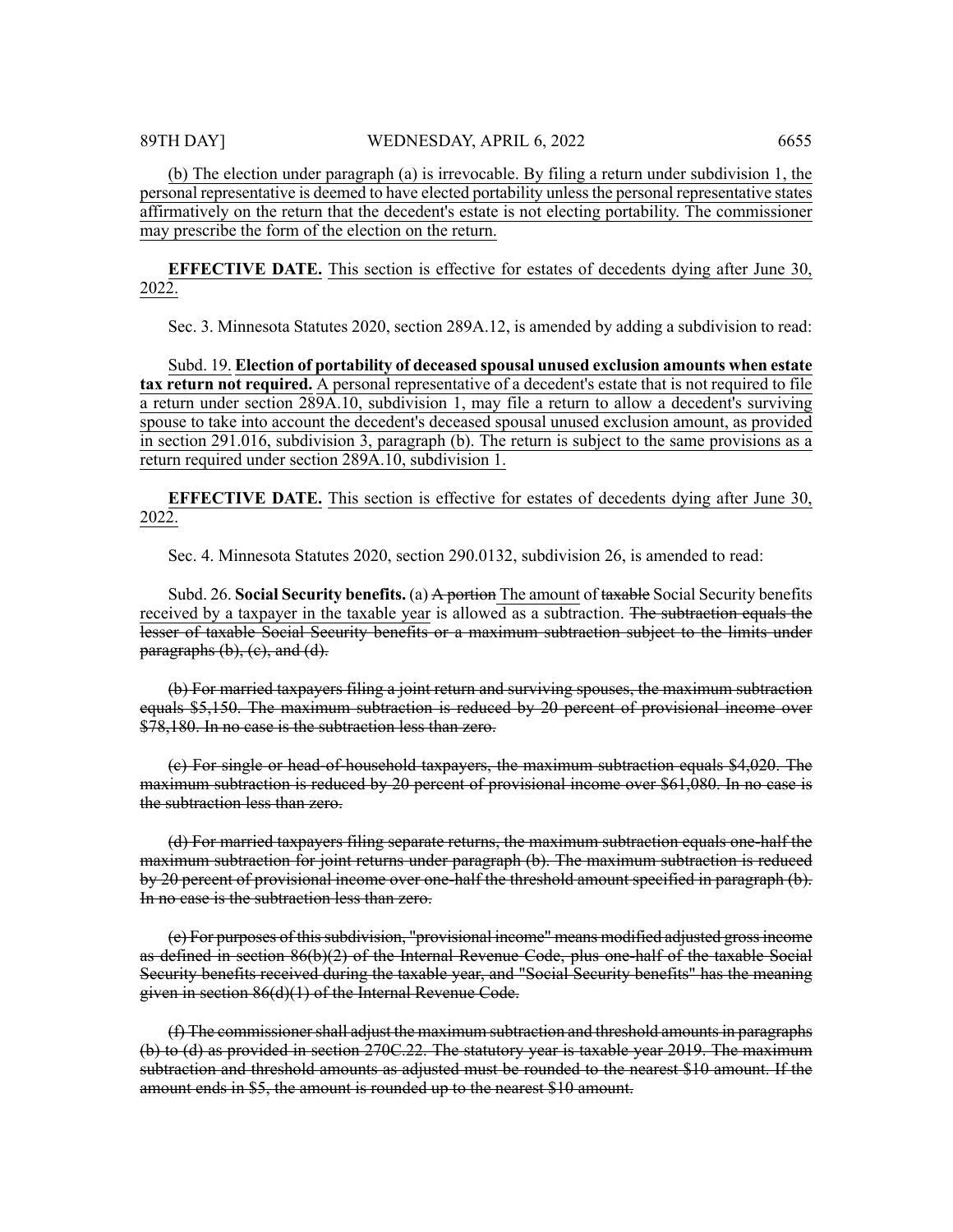# **EFFECTIVE DATE.** This section is effective for taxable years beginning after December 31, 2021.

Sec. 5. Minnesota Statutes 2021 Supplement, section 290.06, subdivision 2c, is amended to read:

Subd. 2c. **Schedules of ratesfor individuals, estates, and trusts.** (a) The income taxesimposed by this chapter upon married individuals filing joint returns and surviving spouses as defined in section 2(a) of the Internal Revenue Code must be computed by applying to their taxable net income the following schedule of rates:

(1) On the first \$38,770 \$41,050, 5.35 2.8 percent;

(2) On all over \$38,770 \$41,050, but not over \$154,020 \$163,060, 6.8 percent;

(3) On all over \$154,020 \$163,060, but not over \$269,010 \$284,810, 7.85 percent;

(4) On all over \$269,010 \$284,810, 9.85 percent.

Married individuals filing separate returns, estates, and trusts must compute their income tax by applying the above rates to their taxable income, except that the income brackets will be one-half of the above amounts after the adjustment required in subdivision 2d.

(b) The income taxes imposed by this chapter upon unmarried individuals must be computed by applying to taxable net income the following schedule of rates:

(1) On the first \$26,520 \$28,080, 5.35 2.8 percent;

(2) On all over \$26,520 \$28,080, but not over \$87,110 \$92,230, 6.8 percent;

(3) On all over \$87,110 \$92,230, but not over \$161,720 \$171,220, 7.85 percent;

(4) On all over \$161,720 \$171,220, 9.85 percent.

(c) The income taxes imposed by this chapter upon unmarried individuals qualifying as a head of household as defined in section 2(b) of the Internal Revenue Code must be computed by applying to taxable net income the following schedule of rates:

(1) On the first \$32,650 \$34,570, 5.35 2.8 percent;

(2) On all over \$32,650 \$34,570, but not over \$131,190 \$138,890, 6.8 percent;

(3) On all over \$131,190 \$138,890, but not over \$214,980 \$227,600, 7.85 percent;

(4) On all over \$214,980 \$227,600, 9.85 percent.

(d) In lieu of a tax computed according to the rates set forth in this subdivision, the tax of any individual taxpayer whose taxable net income for the taxable year islessthan an amount determined by the commissioner must be computed in accordance with tables prepared and issued by the commissioner of revenue based on income brackets of not more than \$100. The amount of tax for each bracket shall be computed at the rates set forth in this subdivision, provided that the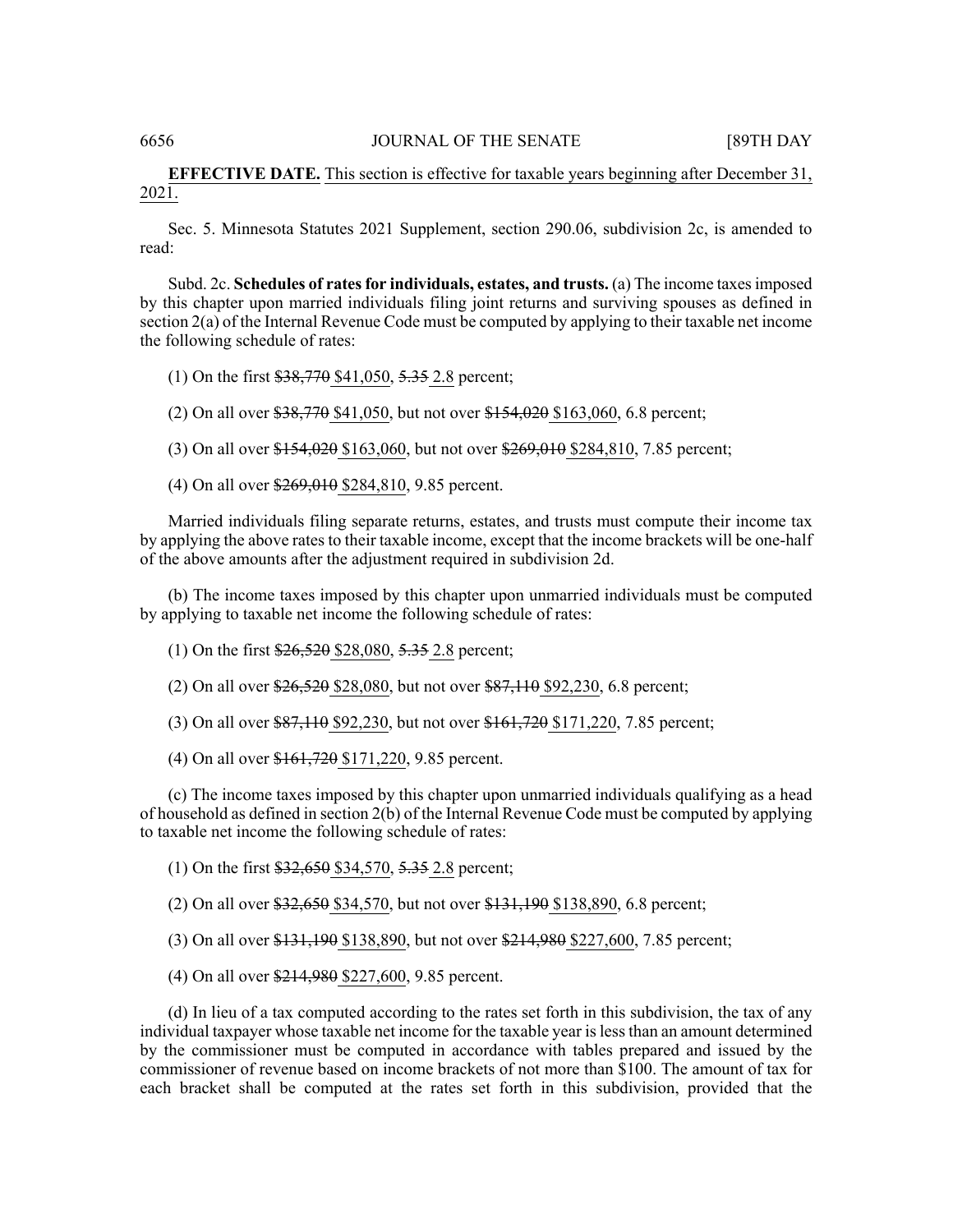commissioner may disregard a fractional part of a dollar unless it amounts to 50 cents or more, in which case it may be increased to \$1.

(e) An individual who is not a Minnesota resident for the entire year must compute the individual's Minnesota income tax as provided in this subdivision. After the application of the nonrefundable credits provided in this chapter, the tax liability must then be multiplied by a fraction in which:

(1) the numerator is the individual's Minnesota source federal adjusted gross income as defined in section 62 of the Internal Revenue Code and increased by:

(i) the additions required under sections 290.0131, subdivisions 2, 6, 8 to 10, 16, and 17, and 290.0137, paragraph  $(a)$ ; and reduced by

(ii) the Minnesota assignable portion of the subtraction for United States government interest under section 290.0132, subdivision 2, the subtractions under sections 290.0132, subdivisions 9, 10, 14, 15, 17, 18, and 27, and 290.0137, paragraph (c), after applying the allocation and assignability provisions of section 290.081, clause (a), or 290.17; and

(2) the denominator is the individual's federal adjusted gross income as defined in section 62 of the Internal Revenue Code, increased by:

(i) the additions required under sections 290.0131, subdivisions 2, 6, 8 to 10, 16, and 17, and 290.0137, paragraph  $(a)$ ; and reduced by

(ii) the subtractions under sections 290.0132, subdivisions 2, 9, 10, 14, 15, 17, 18, and 27, and 290.0137, paragraph (c).

(f) If an individual who is not a Minnesota resident for the entire year is a qualifying owner of a qualifying entity that elects to pay tax as provided in section 289A.08, subdivision 7a, paragraph (b), the individual must compute the individual's Minnesota income tax as provided in paragraph (e), and also must include, to the extent attributed to the electing qualifying entity:

(1) in paragraph (e), clause (1), item (i), and paragraph (e), clause (2), item (i), the addition under section 290.0131, subdivision 5; and

(2) in paragraph (e), clause (1), item (ii), and paragraph (e), clause (2), item (ii), the subtraction under section 290.0132, subdivision 3.

**EFFECTIVE DATE.** This section is effective for taxable years beginning after December 31, 2021.

Sec. 6. Minnesota Statutes 2020, section 290.06, subdivision 2d, is amended to read:

Subd. 2d. **Inflation adjustment of brackets.** The commissioner shall annually adjust the minimum and maximum dollar amounts for each rate bracket for which a tax is imposed in subdivision 2c as provided in section 270C.22. The statutory year is taxable year 2019 2022. The rate applicable to any rate bracket must not be changed. The dollar amounts setting forth the tax shall be adjusted to reflect the changes in the rate brackets. The rate brackets as adjusted must be rounded to the nearest \$10 amount. If the rate bracket ends in \$5, it must be rounded up to the nearest \$10 amount. The commissioner shall determine the rate bracket for married filing separate returns after this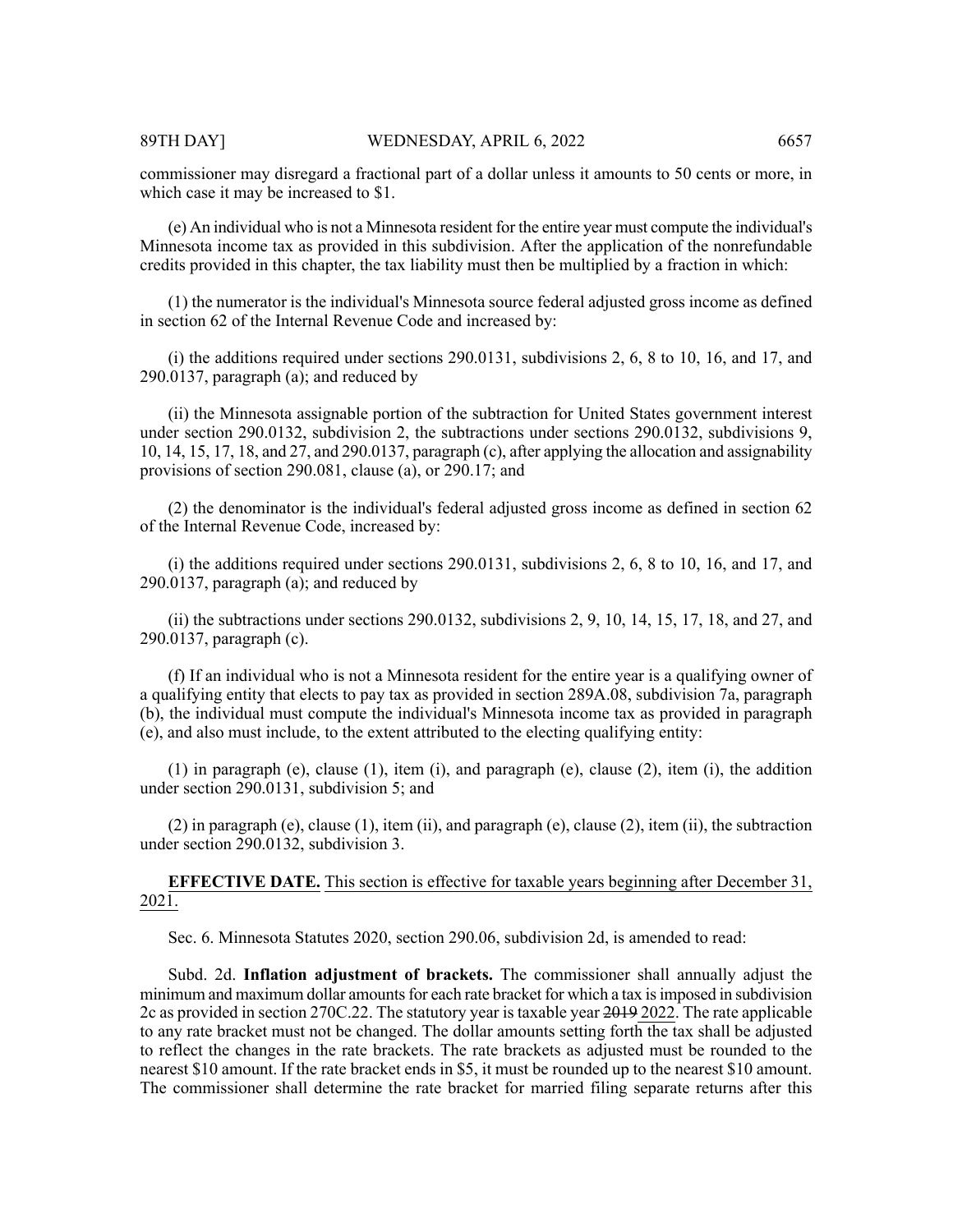adjustment is done. The rate bracket for married filing separate must be one-half of the rate bracket for married filing joint.

**EFFECTIVE DATE.** This section is effective for taxable years beginning after December 31, 2021.

Sec. 7. Minnesota Statutes 2020, section 291.016, subdivision 3, is amended to read:

Subd. 3. **Subtraction.** (a) For estates of decedents dying after December 31, 2016, A subtraction is allowed in computing the Minnesota taxable estate, equal to the sum of:

(1) the an exclusion amount for the year of death under paragraph  $(b)$  of \$3,000,000; and

 $(2)$  the lesser of:

 $\leftrightarrow$  (2) the value of qualified small business property under section 291.03, subdivision 9, and the value of qualified farm property under section 291.03, subdivision  $10\frac{1}{2}$  or, up to \$2,000,000.

(ii) \$5,000,000 minus the exclusion amount for the year of death under paragraph (b).

(b) The following exclusion amounts apply for the year of death:

(1) \$2,100,000 for decedents dying in 2017;

(2) \$2,400,000 for decedents dying in 2018;

(3) \$2,700,000 for decedents dying in 2019; and

(4) \$3,000,000 for decedents dying in 2020 and thereafter.

(b) In the case of a decedent that is a surviving spouse there is an additional subtraction allowed in computing the Minnesota taxable estate, a deceased spousal unused exclusion amount, which is equal to the lesser of:

(1) \$3,000,000; or

(2) the excess of \$3,000,000 over the amount of the Minnesota taxable estate of the last deceased spouse of the decedent, but not including in the taxable estate property described in section 291.03, subdivisions 9 and 10, and computed without regard to the subtractions in this subdivision, but in no case less than zero.

(c) The subtraction under this subdivision must not reduce the Minnesota taxable estate to less than zero.

**EFFECTIVE DATE.** This section is effective for estates of decedents dying after June 30, 2022.

Sec. 8. Minnesota Statutes 2020, section 291.03, subdivision 1, is amended to read:

Subdivision 1. **Tax amount.** The tax imposed must be computed by applying to the Minnesota taxable estate the following schedule of rates and then multiplying the resulting amount multiplied by a fraction, not greater than one, the numerator of which is the value of the Minnesota gross estate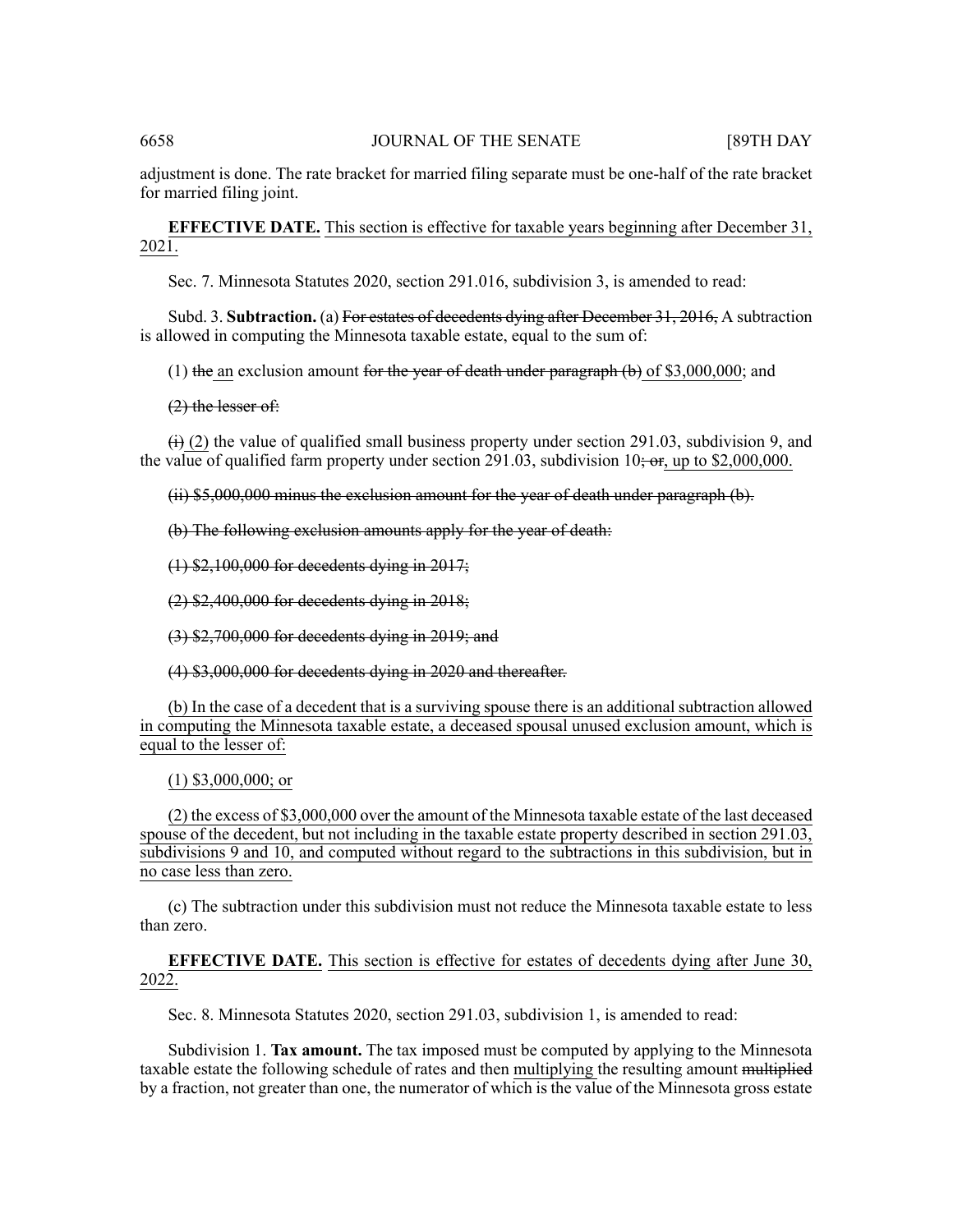### 89TH DAY] WEDNESDAY, APRIL 6, 2022 6659

plus the value of gifts under section 291.016, subdivision 2, clause (3), with a Minnesota situs, and the denominator of which is the federal gross estate plus the value of gifts under section 291.016, subdivision 2, clause (3):

#### (a) For estates of decedents dying in 2017:

| Amount of Minnesota Taxable Estate         | Rate of Tax                                                                |
|--------------------------------------------|----------------------------------------------------------------------------|
| Not over \$5,100,000                       | 12 percent                                                                 |
| Over \$5,100,000 but not over \$7,100,000  | \$612,000 plus 12.8 percent of the excess over<br>\$5,100,000              |
| Over \$7,100,000 but not over \$8,100,000  | \$868,000 plus 13.6 percent of the excess over<br>\$7,100,000              |
| Over \$8,100,000 but not over \$9,100,000  | \$1,004,000 plus 14.4 percent of the excess over<br>\$8,100,000            |
| Over \$9,100,000 but not over \$10,100,000 | \$1,148,000 plus 15.2 percent of the excess over<br><del>\$9,100,000</del> |
| Over \$10,100,000                          | \$1,300,000 plus 16 percent of the excess over<br><del>\$10,100,000</del>  |

(b) For estates of decedents dying in 2018 and thereafter:

| <b>Amount of Minnesota Taxable Estate</b>  | Rate of Tax                                                      |
|--------------------------------------------|------------------------------------------------------------------|
| Not over \$7,100,000                       | 13 percent                                                       |
| Over \$7,100,000 but not over \$8,100,000  | \$923,000 plus 13.6 percent of the excess over<br>\$7,100,000    |
| Over \$8,100,000 but not over \$9,100,000  | $$1,059,000$ plus 14.4 percent of the excess over<br>\$8,100,000 |
| Over \$9,100,000 but not over \$10,100,000 | $$1,203,000$ plus 15.2 percent of the excess over<br>\$9,100,000 |
| Over \$10,100,000                          | $$1,355,000$ plus 16 percent of the excess over<br>\$10,100,000  |

# **EFFECTIVE DATE.** This section is effective the day following final enactment."

Delete the title and insert:

"A bill for an act relating to taxation; modifying individual income, corporate franchise, and estate taxes; proposing certain federal conformity for individual income and corporate franchise taxes; proposing changes to income tax rates, a full subtraction of Social Security benefits, and portability of the estate tax exclusion; amending Minnesota Statutes 2020, sections 289A.02, subdivision 7; 289A.10, subdivision 1, by adding a subdivision; 289A.12, by adding a subdivision;  $290.0123$ , subdivision 3;  $290.0131$ , by adding subdivisions;  $290.0132$ , subdivisions 18, 26, by adding subdivisions; 290.0133, by adding subdivisions; 290.0134, by adding subdivisions; 290.06, subdivision 2d; 290.0671, subdivision 1a; 290.0675, subdivision 1; 290.091, subdivision 2; 290.095, subdivision 11; 290A.03, subdivision 15; 291.005, subdivision 1; 291.016, subdivision 3; 291.03, subdivision 1; Minnesota Statutes 2021 Supplement, sections 289A.08, subdivision 7; 290.01, subdivisions 19, 31; 290.06, subdivision 2c; 290.993."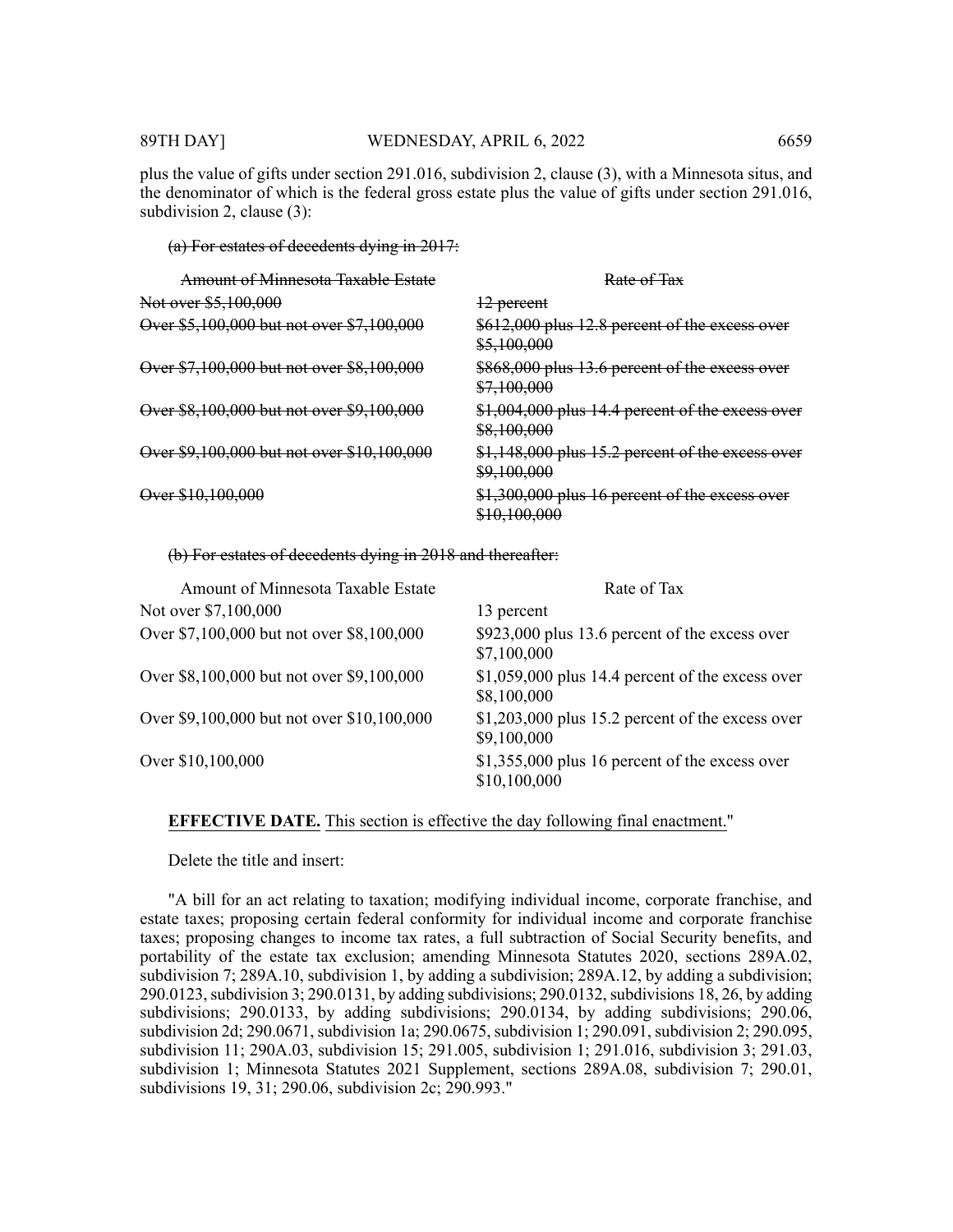And when so amended the bill do pass. Amendments adopted. Report adopted.

# **Senator Abeler from the Committee on Human Services Reform Finance and Policy, to which was referred**

**S.F. No. 4409:** A bill for an act relating to long-term care; appropriating money to the commissioner of health and the commissioner of human services for long-term care protection and support activities and a temporary staffing pool.

Reports the same back with the recommendation that the bill be amended as follows:

Delete everything after the enacting clause and insert:

### "Section 1. **REVISOR INSTRUCTION.**

The revisor of statutes shall renumber each section of Minnesota Statutes listed in column A with the number listed in column B. The revisor shall also make necessary grammatical and cross-reference changes consistent with the renumbering.

| Column A                 | Column B               |
|--------------------------|------------------------|
| 256D.051, subdivision 20 | 256D.60, subdivision 1 |
| 256D.051, subdivision 21 | 256D.60, subdivision 2 |
| 256D.051, subdivision 22 | 256D.60, subdivision 3 |
| 256D.051, subdivision 23 | 256D.60, subdivision 4 |
| 256D.051, subdivision 24 | 256D.60, subdivision 5 |
| 256D.0512                | 256D.61                |
| 256D.0515                | 256D.62                |
| 256D.0516                | 256D.63                |
| 256D.053                 | 256D.64                |
|                          |                        |

Sec. 2. **REPEALER.**

Minnesota Statutes 2020, section 256D.055, is repealed."

Delete the title and insert:

"A bill for an act relating to human services; instructing the revisor of statutes to renumber statutes related to the Supplemental Nutrition Assistance Program and Minnesota food assistance program; repealing Minnesota Statutes 2020, section 256D.055."

And when so amended the bill do pass.

Pursuant to Joint Rule 2.03, the bill wasreferred to the Committee on Rules and Administration.

# **Senator Miller from the Committee on Rules and Administration, to which was referred under Joint Rule 2.03, together with the committee report thereon,**

**S.F. No. 3881:** A bill for an act relating to labor and industry; appropriating money for the Department of Labor and Industry; making policy and technical changes; amending Minnesota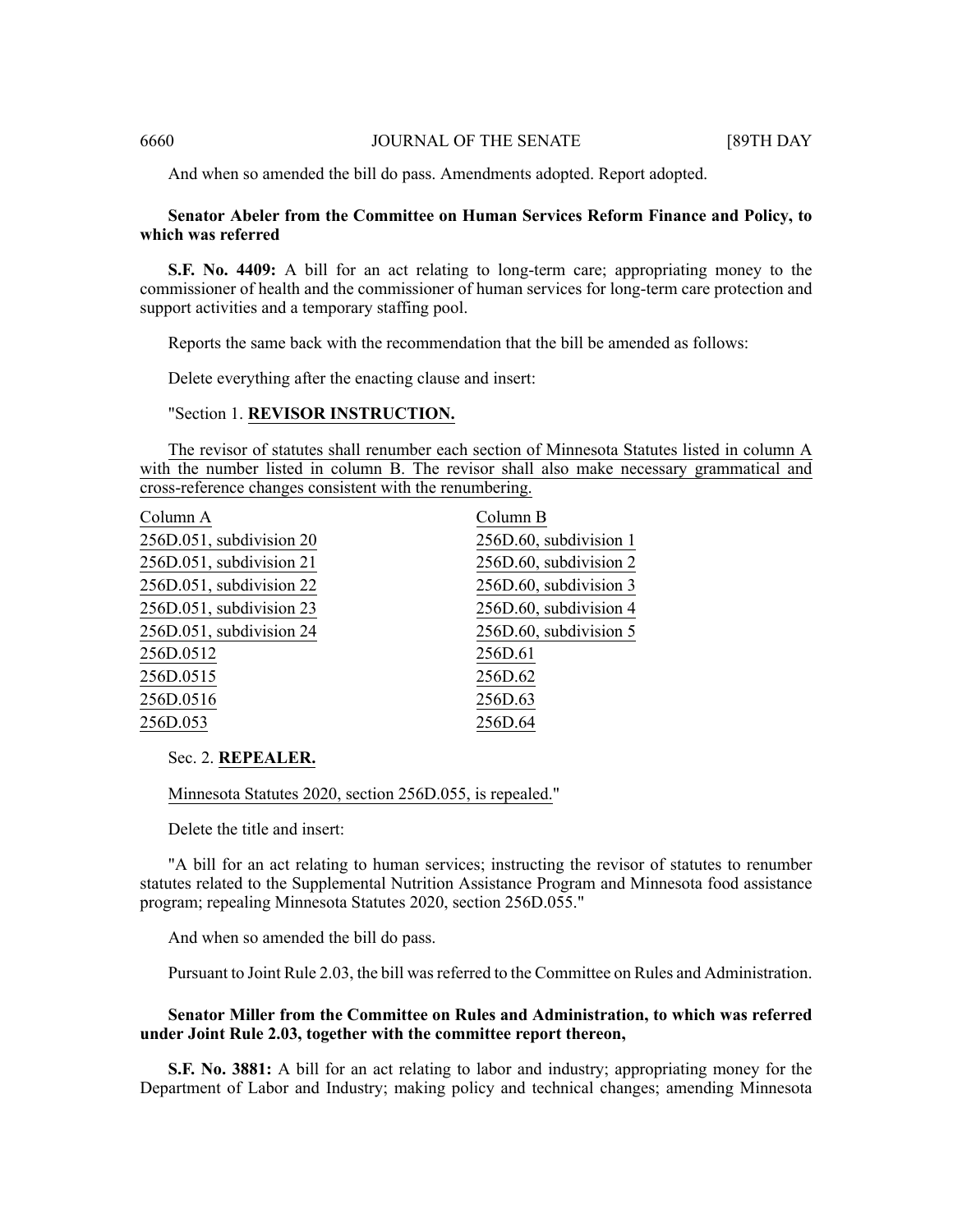Statutes 2020, sections 326B.106, subdivision 4; 326B.163, subdivisions 5, 11, 12, 13, 15, 16, by adding a subdivision;  $326B.164$ , subdivisions 2, 4;  $326B.36$ , subdivision 7, by adding a subdivision; 326B.42, subdivisions 1b, 1c; 326B.437; 326B.46, subdivision 2; Minnesota Statutes 2021 Supplement, section 326B.153, subdivision 1; Laws 2021, First Special Session chapter 10, article 3, section 14, subdivision 1.

Reports the same back with the recommendation that Joint Rule 2.03 be suspended for all further proceedings on S.F. No. 3881 and that the report from the Committee on Jobs and Economic Growth Finance and Policy, shown in the Journal for April 5, 2022, be adopted; that committee recommendation being:

"the bill be amended and when so amended the bill do pass and be re-referred to the Committee on Finance". Amendments adopted. Report adopted.

# **Senator Miller from the Committee on Rules and Administration, to which was referred under Joint Rule 2.03, together with the committee report thereon,**

**S.F. No. 3249:** A bill for an act relating to mental health; creating a mental health provider supervision grant program; modifying adult mental health initiatives; modifying intensive residential treatment services; modifying mental health fee-for-service payment rate; removing county share; creating mental health urgency room grant program; directing the commissioner to develop medical assistance mental health benefit for children; establishing forensic navigator services; appropriating money; amending Minnesota Statutes 2020, sections 245.4661, as amended; 256B.0622, subdivision 5a; Minnesota Statutes 2021 Supplement, sections 245I.23, subdivision 19; 256B.0625, subdivisions 5, 56a; proposing coding for new law in Minnesota Statutes, chapters 144; 245; 611; repealing Minnesota Statutes 2020, section 245.4661, subdivision 8.

Reports the same back with the recommendation that Joint Rule 2.03 be suspended for all further proceedings on S.F. No. 3249 and that the report from the Committee on Health and Human Services Finance and Policy, shown in the Journal for April 5, 2022, be adopted; that committee recommendation being:

"the bill be amended and when so amended the bill do pass and be re-referred to the Committee on Finance". Amendments adopted. Report adopted.

# **Senator Miller from the Committee on Rules and Administration, to which was referred under Joint Rule 2.03, together with the committee report thereon,**

**S.F. No. 4045:** A bill for an act relating to rare diseases; modifying provisions governing the Rare Disease Advisory Council; instructing the revisor of statutes to renumber certain statutes; appropriating money; amending Minnesota Statutes 2020, section 137.68.

Reports the same back with the recommendation that Joint Rule 2.03 be suspended for all further proceedings on S.F. No. 4045 and that the report from the Committee on Health and Human Services Finance and Policy, shown in the Journal for April 5, 2022, be adopted; that committee recommendation being:

"the bill do pass and be re-referred to the Committee on State Government Finance and Policy and Elections". Report adopted.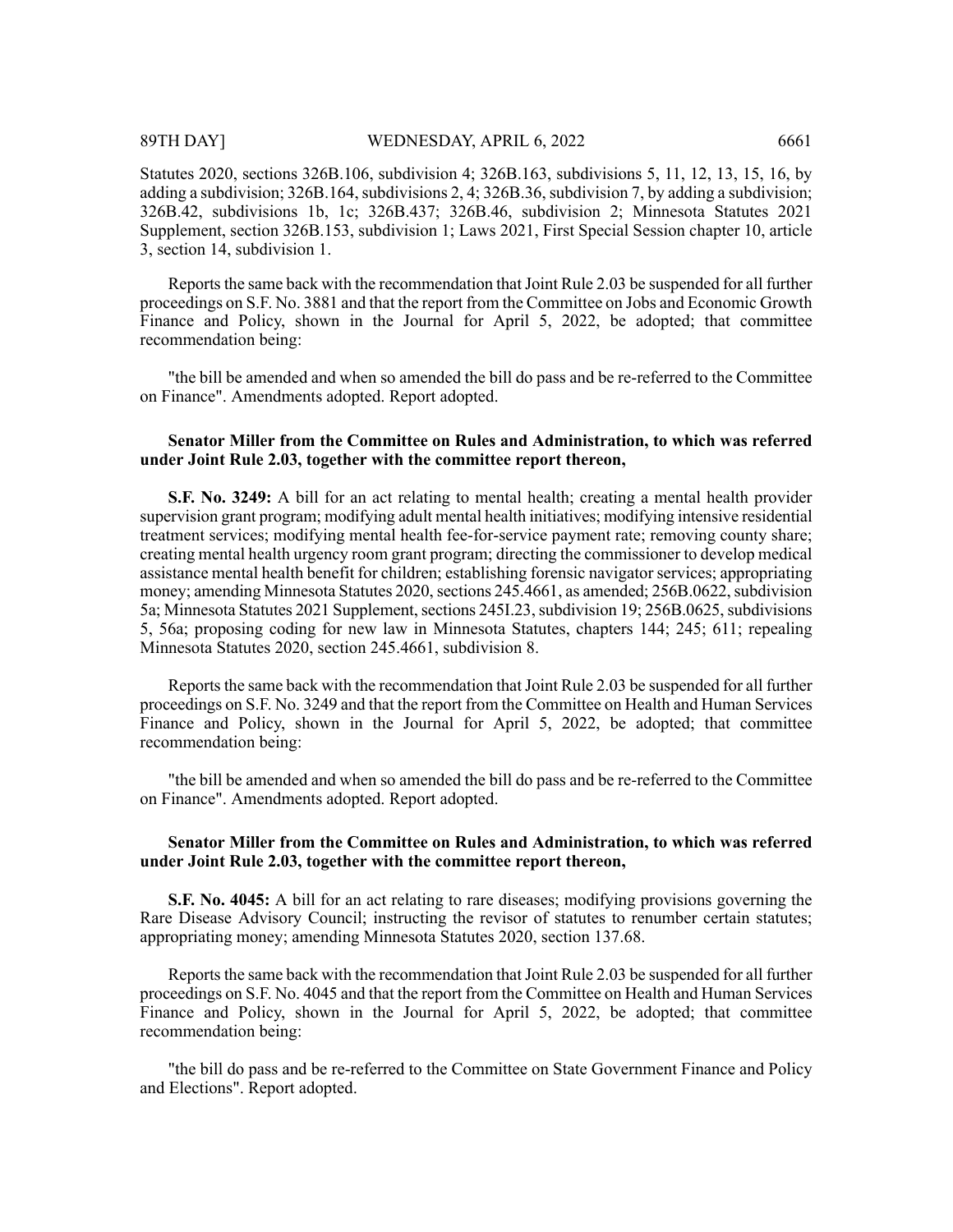# **SECOND READING OF SENATE BILLS**

S.F. No. 3692 was read the second time.

# **ADJOURNMENT**

Senator Goggin moved that the Senate do now adjourn until 11:00 a.m., Thursday, April 7, 2022. The motion prevailed.

Cal R. Ludeman, Secretary of the Senate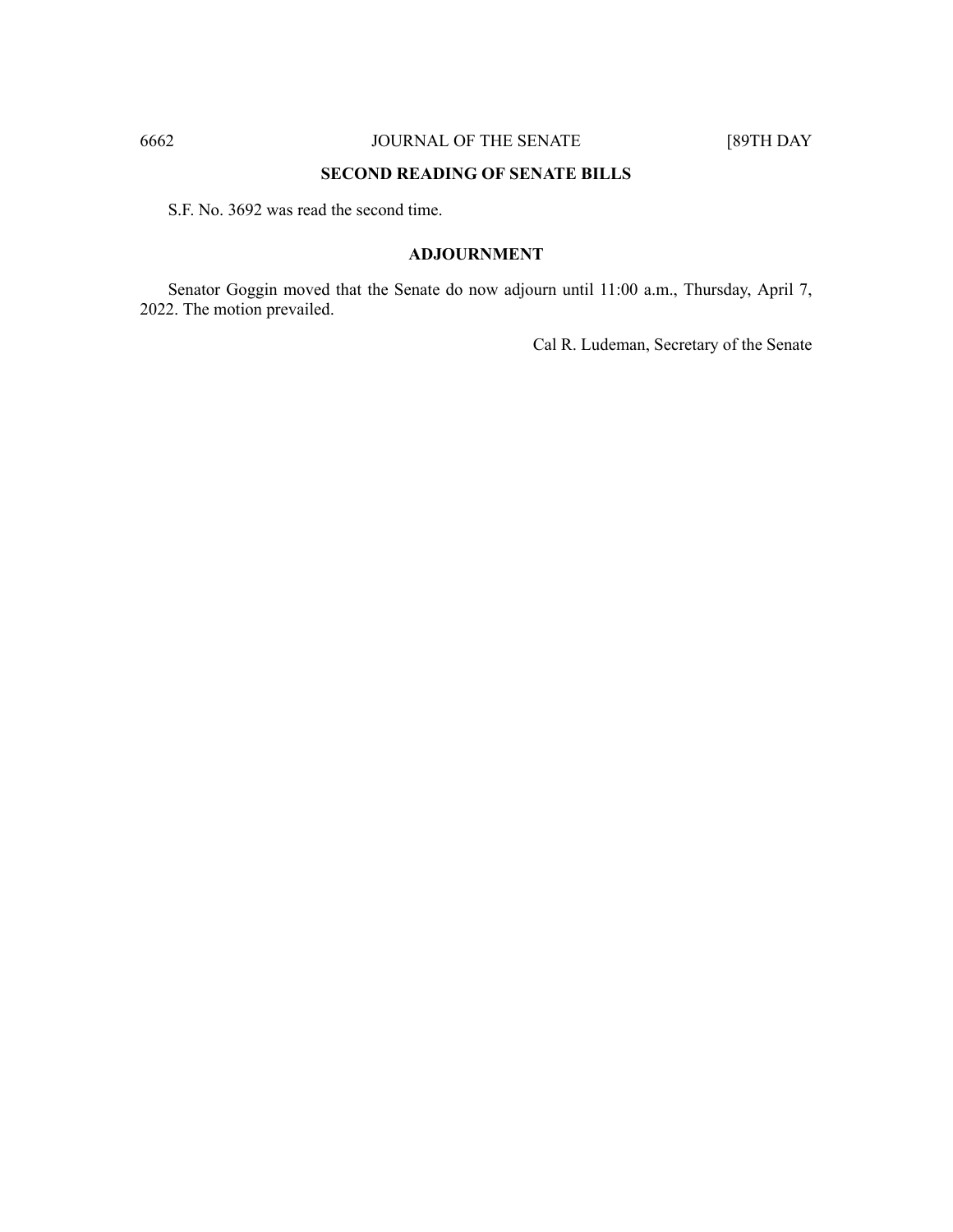# **INDEX TO DAILY JOURNAL**

# **Wednesday, April 6, 2022**

# **EXECUTIVE AND OFFICIAL COMMUNICATIONS**

Pages 6629 to 6630

# **REPORTS OF COMMITTEES**

| S.F. Nos. | Page        | H.F. Nos.   | Page |
|-----------|-------------|-------------|------|
|           | $2673$ 6630 |             |      |
|           | $3249$ 6661 |             |      |
|           |             | $3296$ 6632 |      |
|           |             | $3620$ 6633 |      |
|           | $4045$ 6661 | $3989$ 6633 |      |
|           | 4409 6660   | $4065$ 6633 |      |

#### **SECOND READINGS**

| S.F. Nos. | Page        | H.F. Nos.   | Page |
|-----------|-------------|-------------|------|
|           | 2673 6634   | $1442$ 6634 |      |
|           | $3692$ 6662 | $3013$ 6634 |      |

| Nos.      | Page      | H.F. Nos. | Page        |
|-----------|-----------|-----------|-------------|
| 2673 6634 |           |           | $1442$ 6634 |
|           | 3692 6662 |           | $3013$ 6634 |
|           |           |           | $3296$ 6634 |
|           |           |           | $3620$ 6634 |
|           |           |           | $3989$ 6634 |
|           |           |           | $4065$ 6634 |

# **INTRODUCTION AND FIRST READING OF SENATE BILLS**

S.F Nos. 4463 to 4477 . . . . . . . . . . . . . . . . . Pages 6634 to 6636

# **MOTIONS AND RESOLUTIONS**

S.F. Nos. Page H.F. Nos. Page . . . . . . . . . . . . 6636 . . . . . . . . . . . . 6637  $2670...$  . . . . . . . . . . . 6637 . . . . . . . . . . . . 6637 . . . . . . . . . . . . 6637 . . . . . . . . . . . . 6637 . . . . . . . . . . . . 6637 . . . . . . . . . . . . 6637 . . . . . . . . . . . . 6637